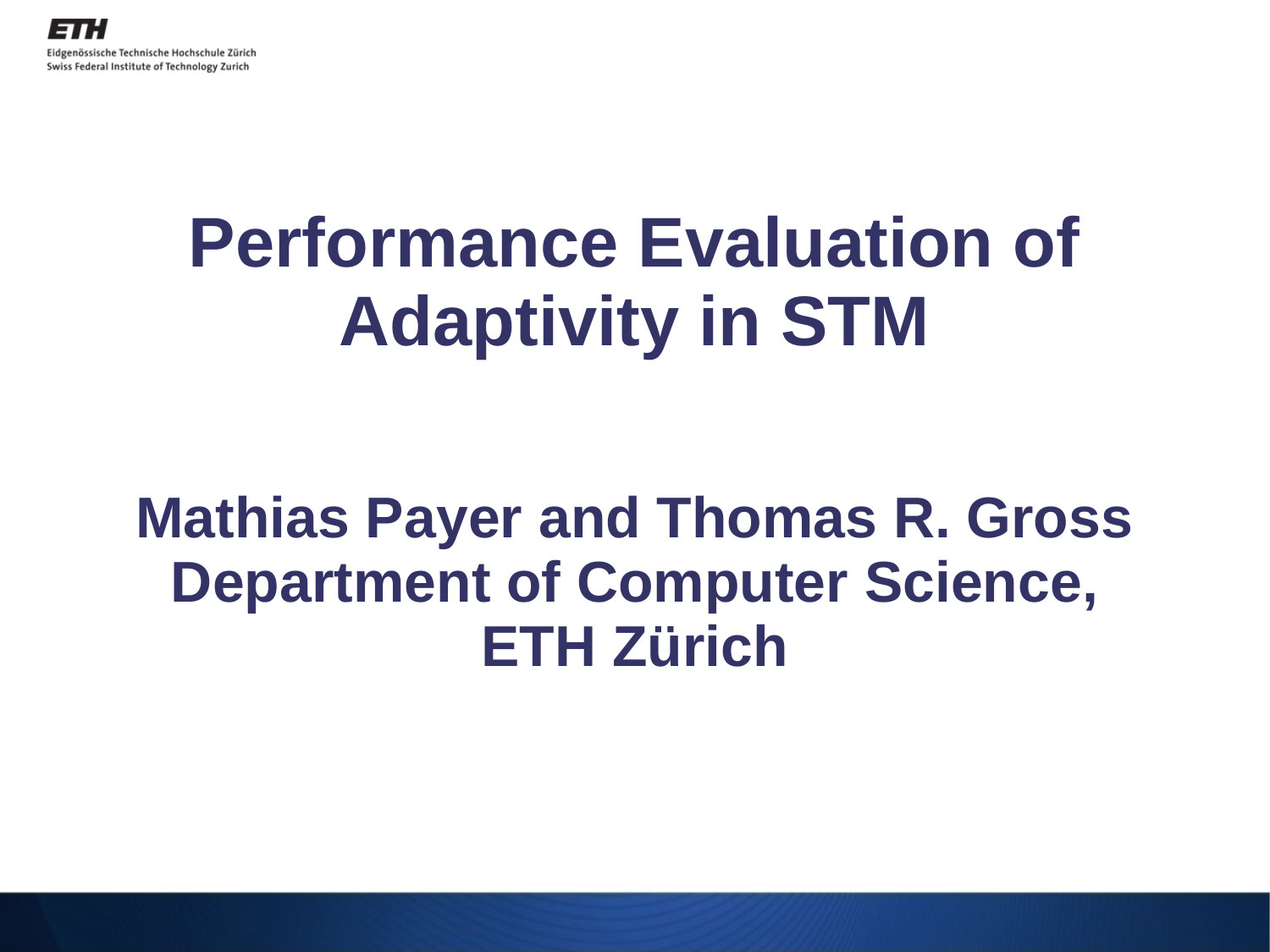# **Motivation**

- STM systems rely on many assumptions
	- Often contradicting for different programs
	- Statically tuned to a baseline
- Use self-optimizing systems
	- Adapt to different workloads
- What parameters can be adapted?
	- How to measure effectiveness?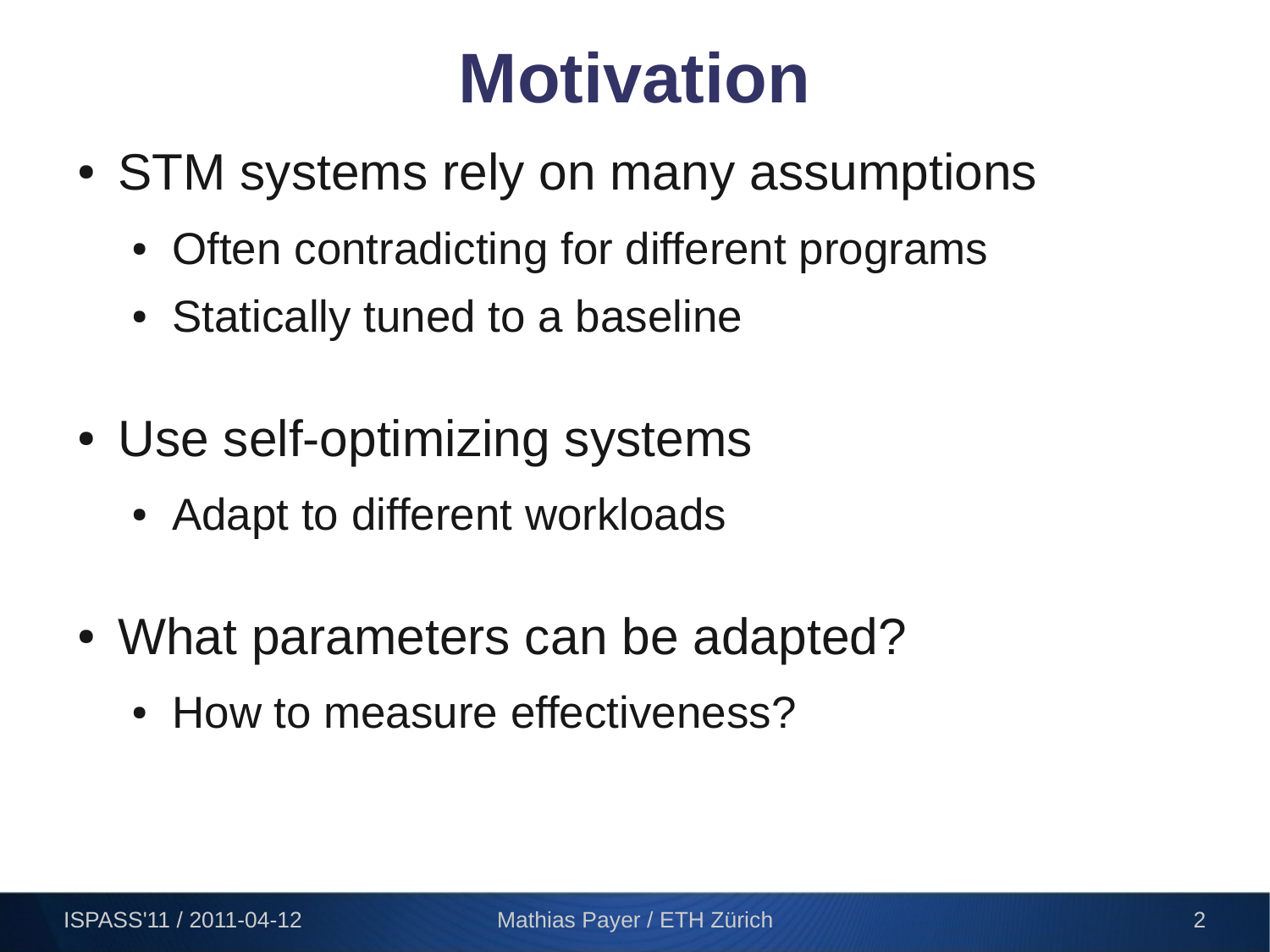# **Outline**

- Introduction
- STM System
	- STM Baseline
	- Adaptive Parameters
- Evaluation
- Related work
- Conclusion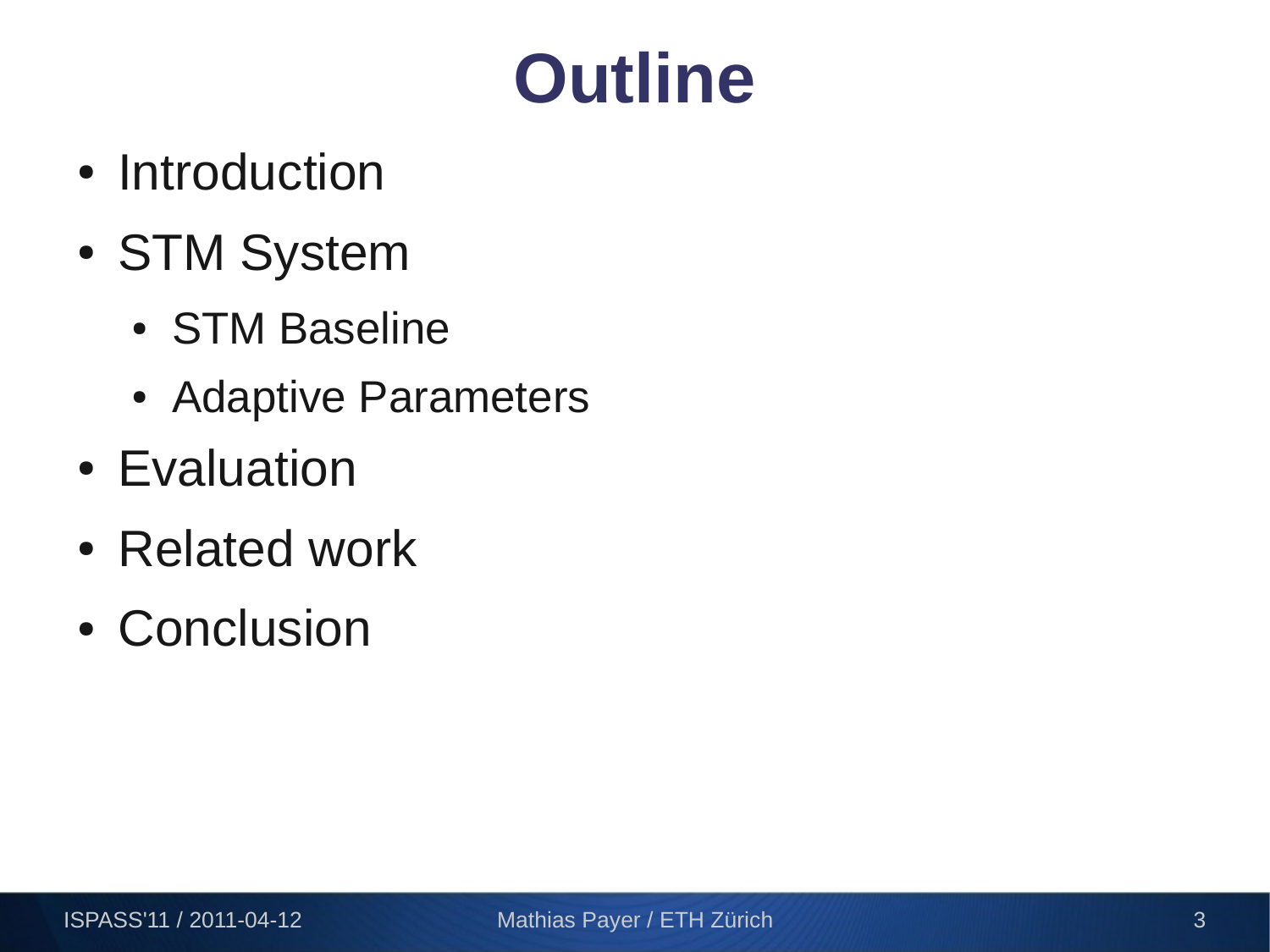# **Introduction**

- Software Transactional Memory (STM) applies transactions to memory
	- (Optimistic) concurrency control mechanism
	- Alternative to lock-based synchronization
- Multiple concurrent threads run transactions
	- Concurrent memory modifications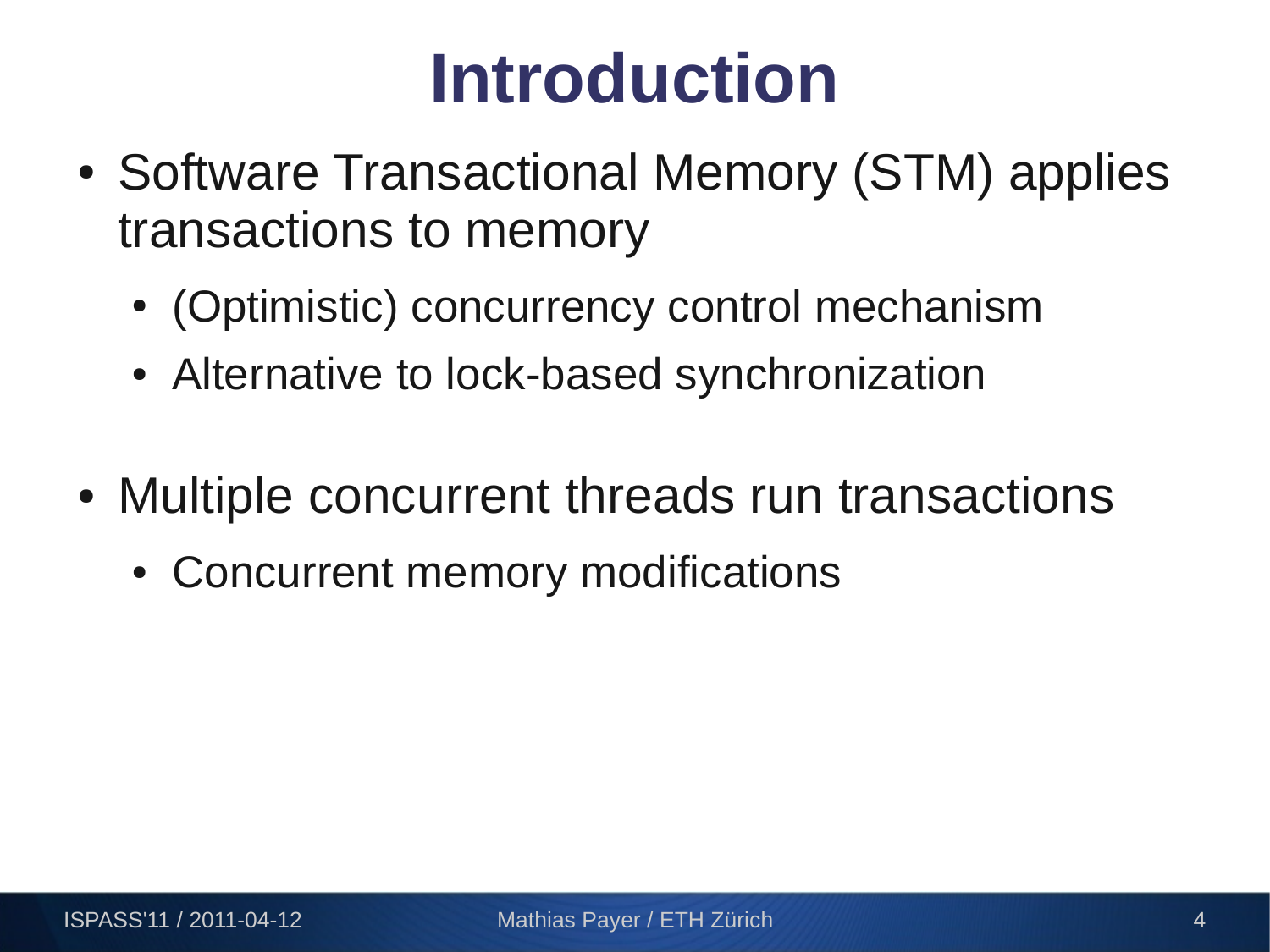# **Introduction**

- Concurrent transactions modify memory without synchronization
	- Transaction is verified after completion
	- Conflicts are detected and resolved
	- Changes committed for conflict-free transactions
	- Modifications only visible after commit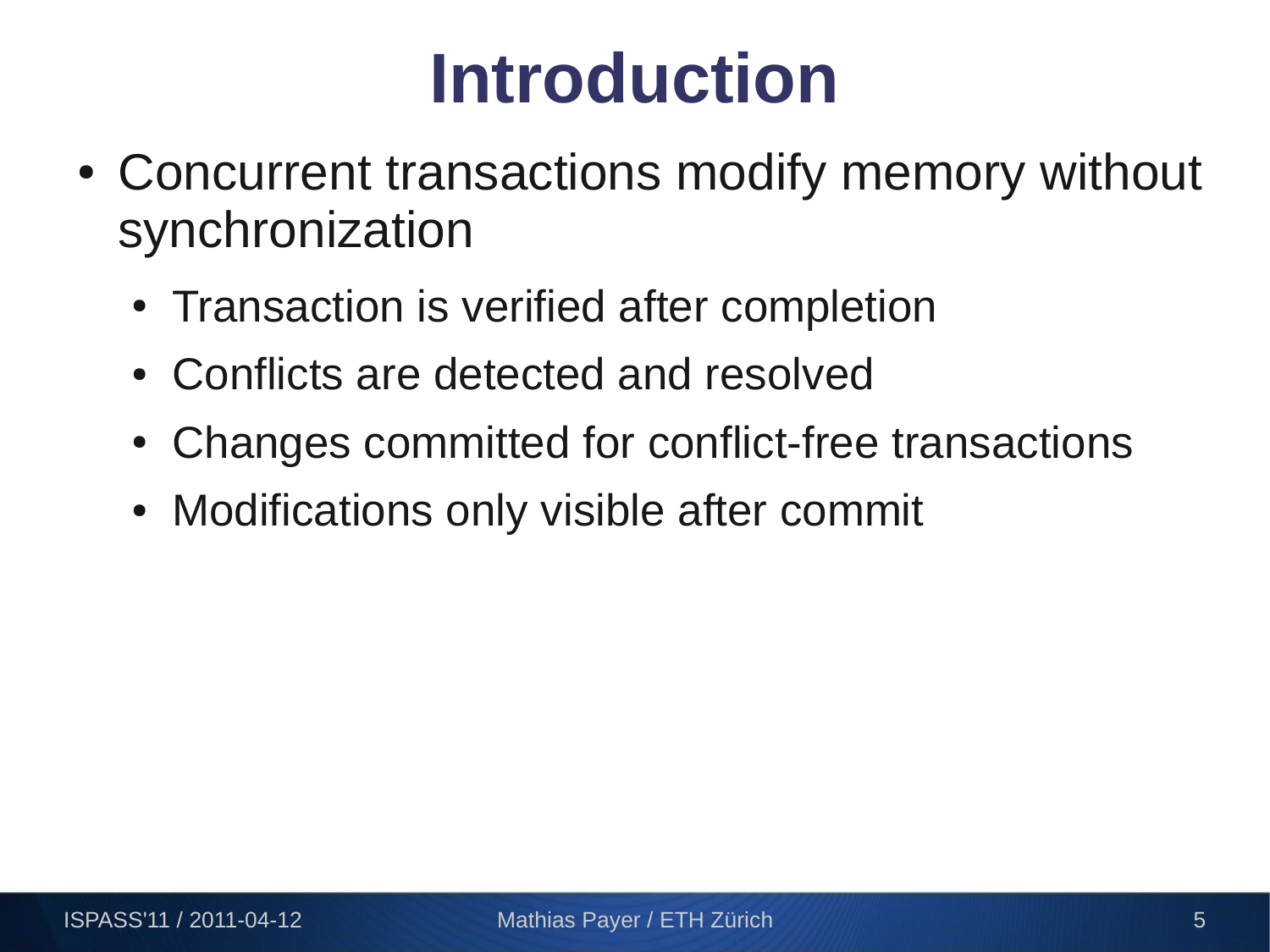

- What happens when balance is accessed concurrently?
	- Either locking or STM needed to ensure correct end balance
	- STM system decides which tx is executed first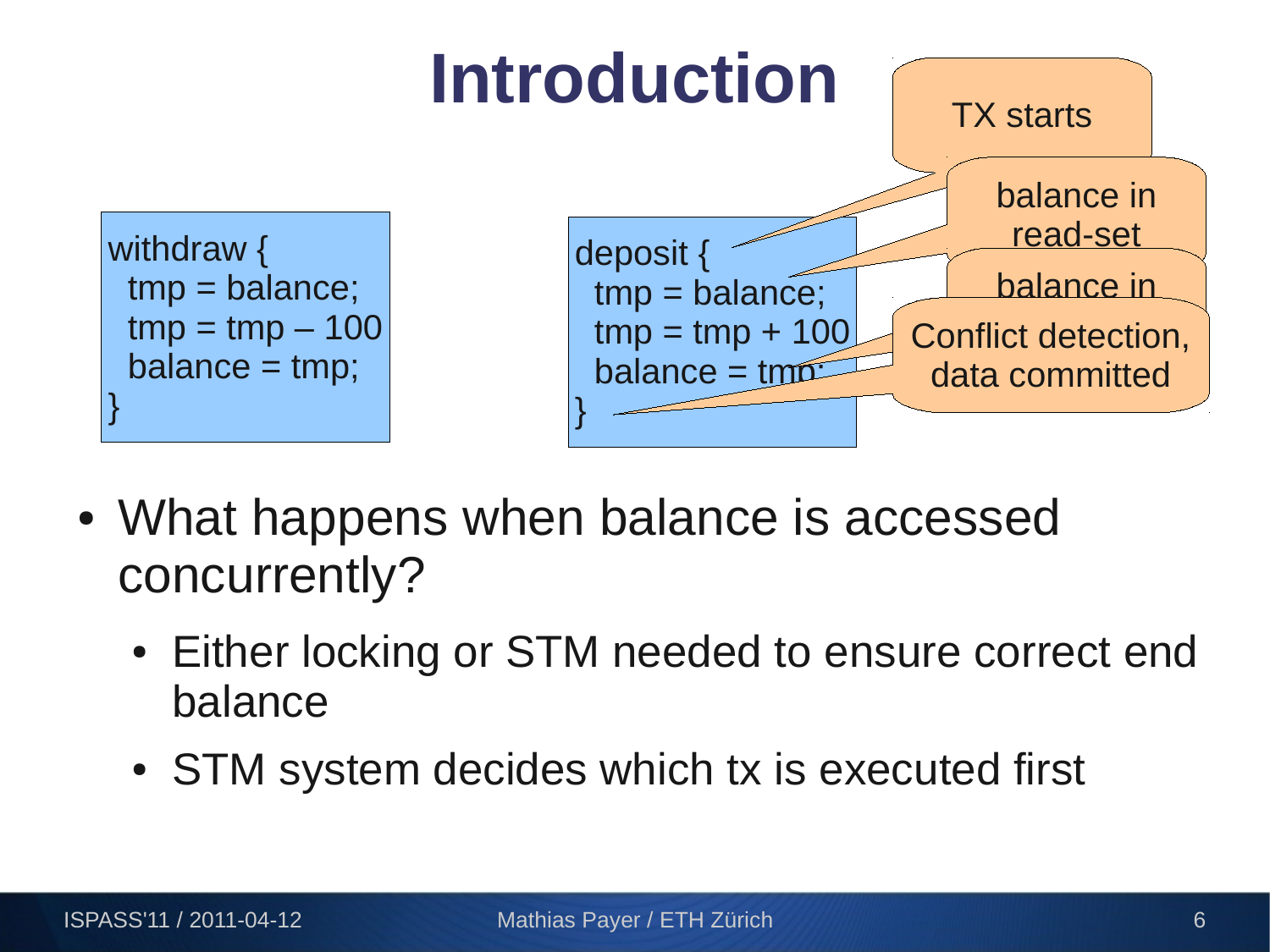### **STM Baseline**

- Many efficient STM implementations agree on important design decisions:
	- Word-based locking
	- Global locking / version table
	- Eager locking
	- (Almost) no contention management
	- Simple write-set and read-set implementations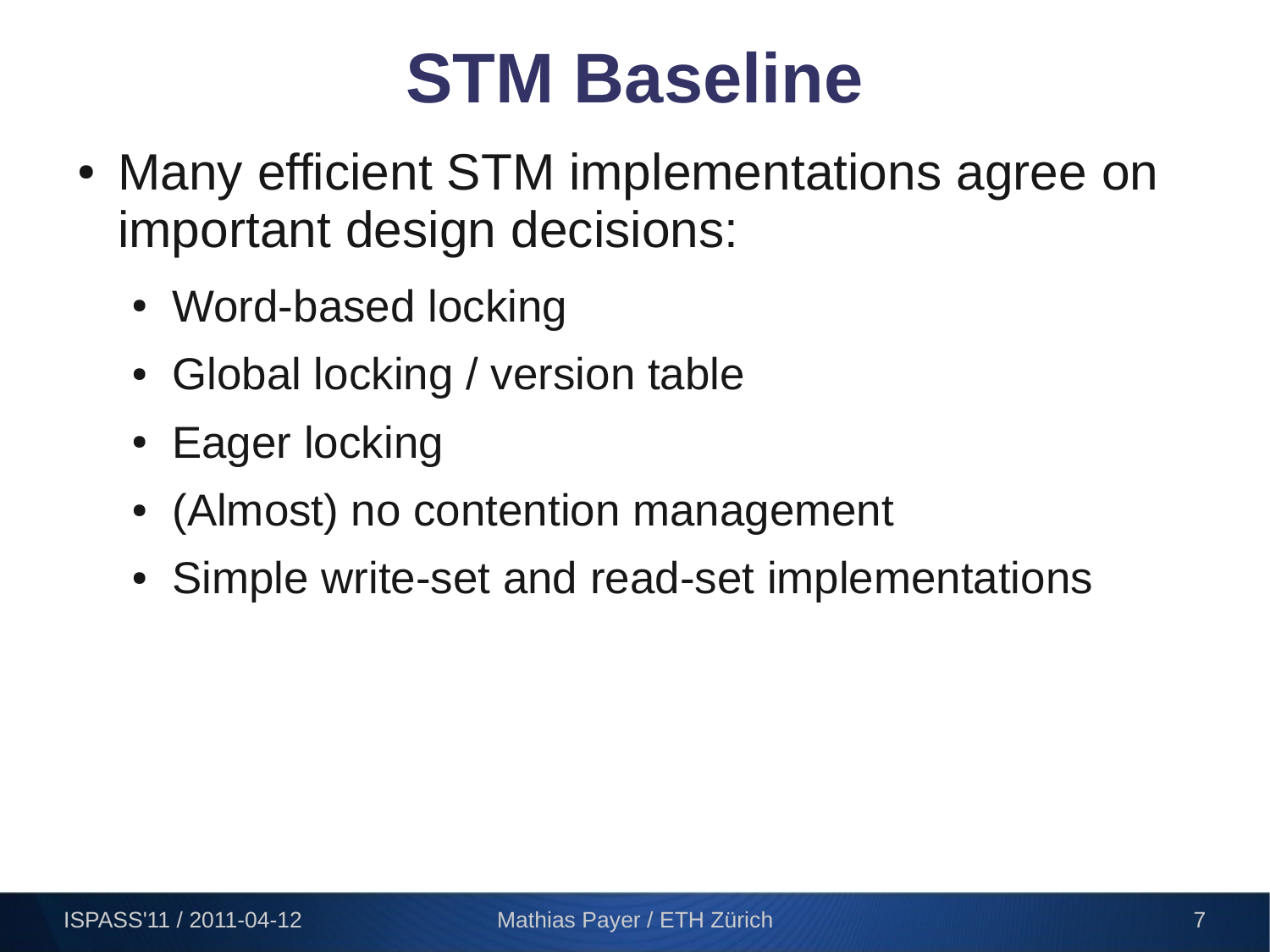#### **STM Baseline**

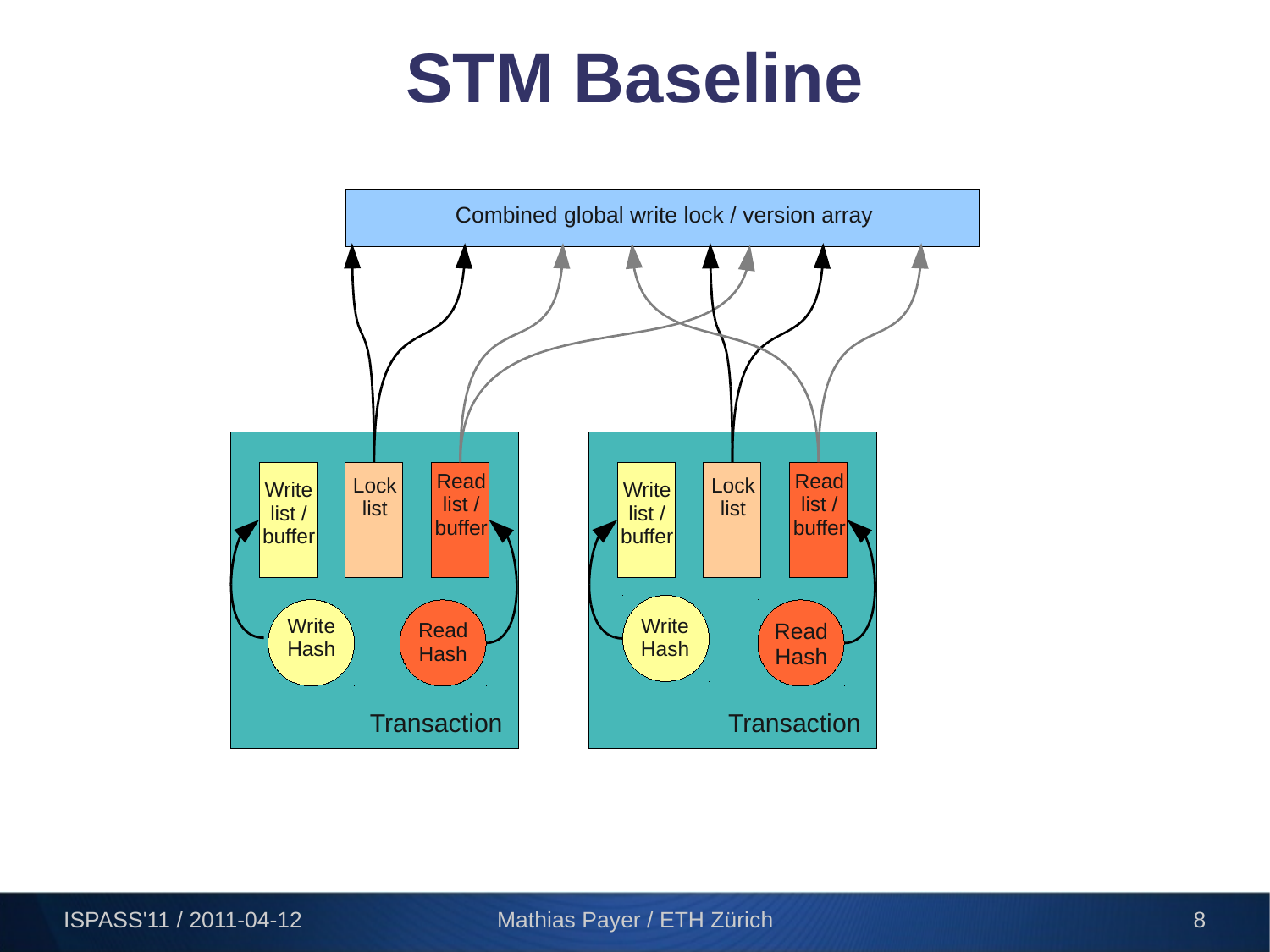# **Adaptive STM Parameters**

- Global adaptivity
	- Synchronization needed
	- Optimizes to global optimum
	- Averages over all concurrent transactions
- (Thread-) local adaptivity
	- No synchronization needed
	- Limits adaptable parameters
	- Best parameters for each thread/transaction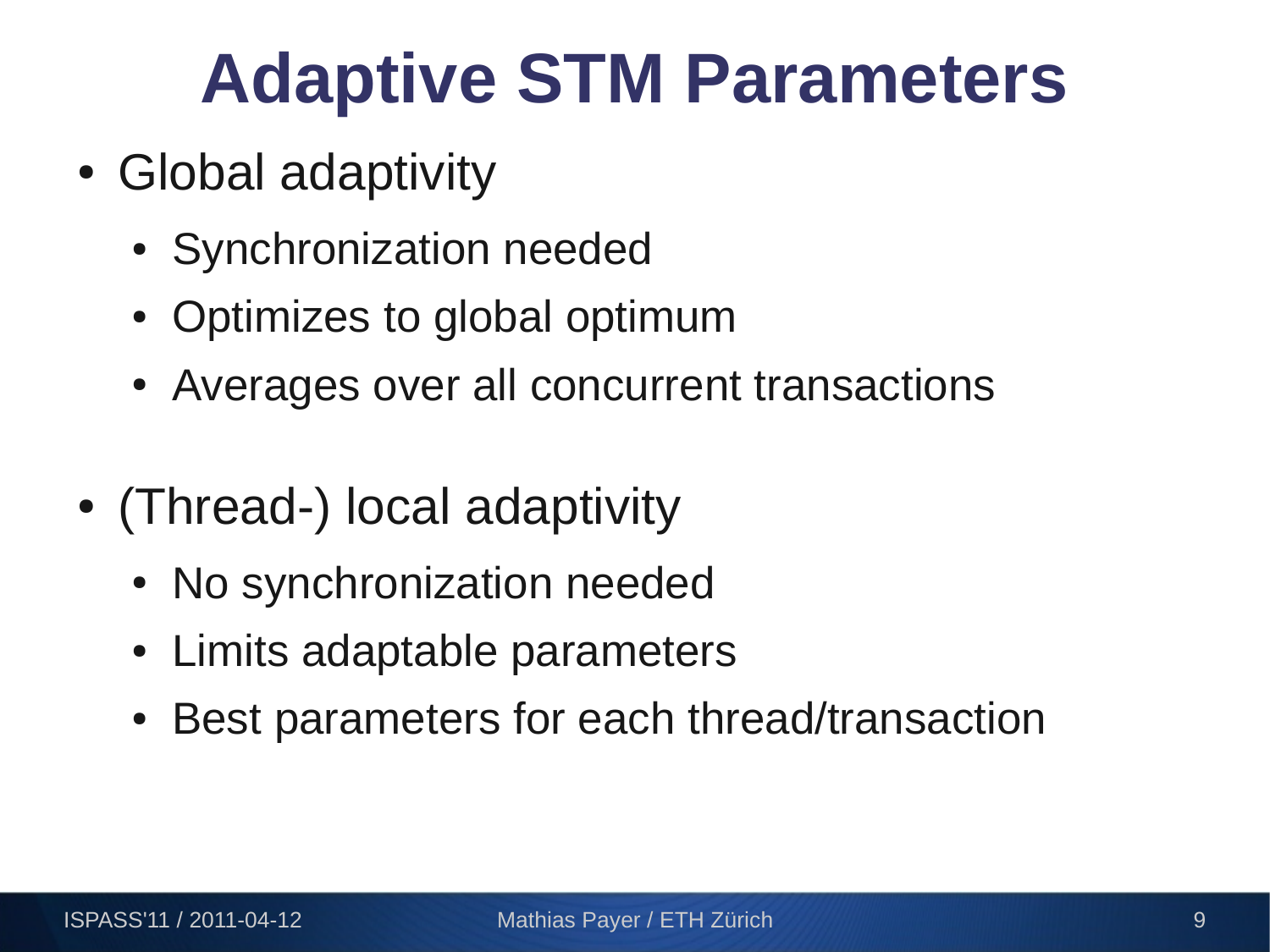## **Adaptive STM Parameters**

- Different adaptive parameters measured:
	- Size of global locking/version-table \*G
	- Size of local hash-tables \*L
	- Write strategy \*L
	- Locality tuning for hash-functions \*L
	- Contention management \*L

 $*L$  – local,  $*G$  – global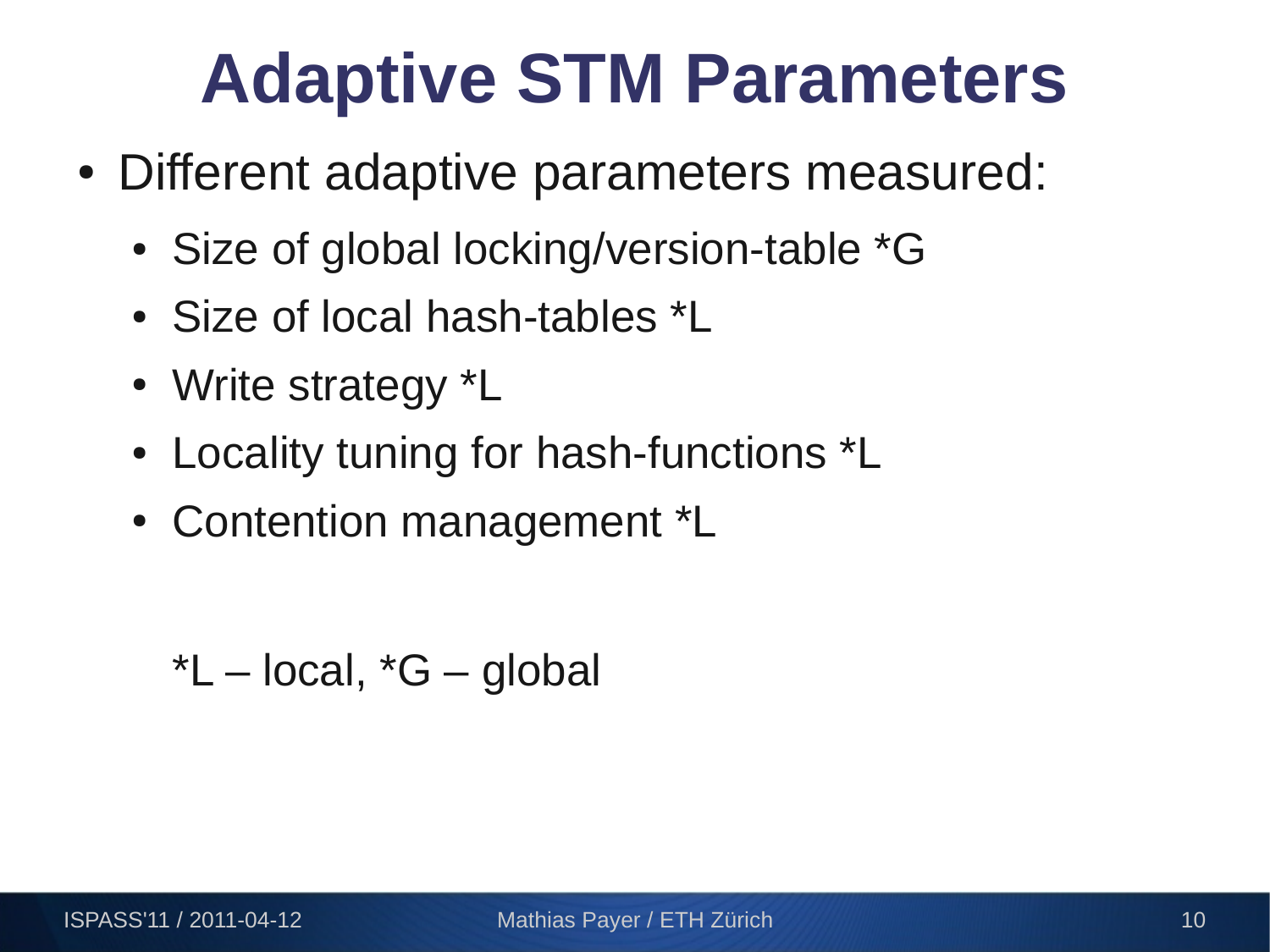# **Adaptive Hash-Table**

- Global hash-table: trade-off between overlocking and locality
	- Global strategy: coordinate lock collisions and overlocking between threads
	- Adapt size based on global information

- Local hash-table: trade-off between reset cost, and  $#$  hash-collisions
	- Local strategy: sample moving average of unique write locations
	- Adapt size based on trend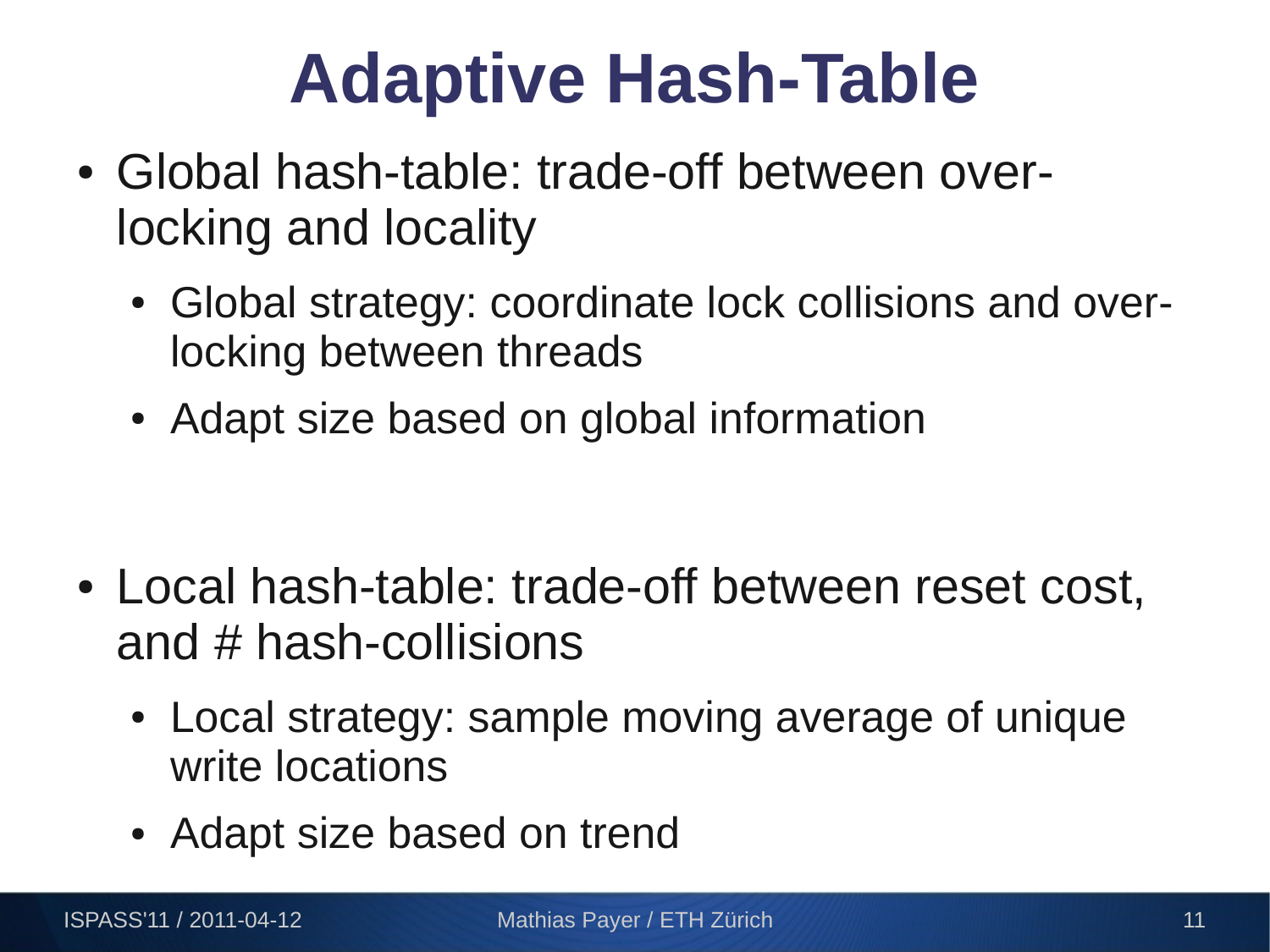# **Adaptive Write Strategy**

- Different costs depending on strategy
	- Write-back: cheap abort, expensive commit
	- Write-through: expensive abort, cheap commit
- Adapt strategy to per-thread workload
	- Measure abort rate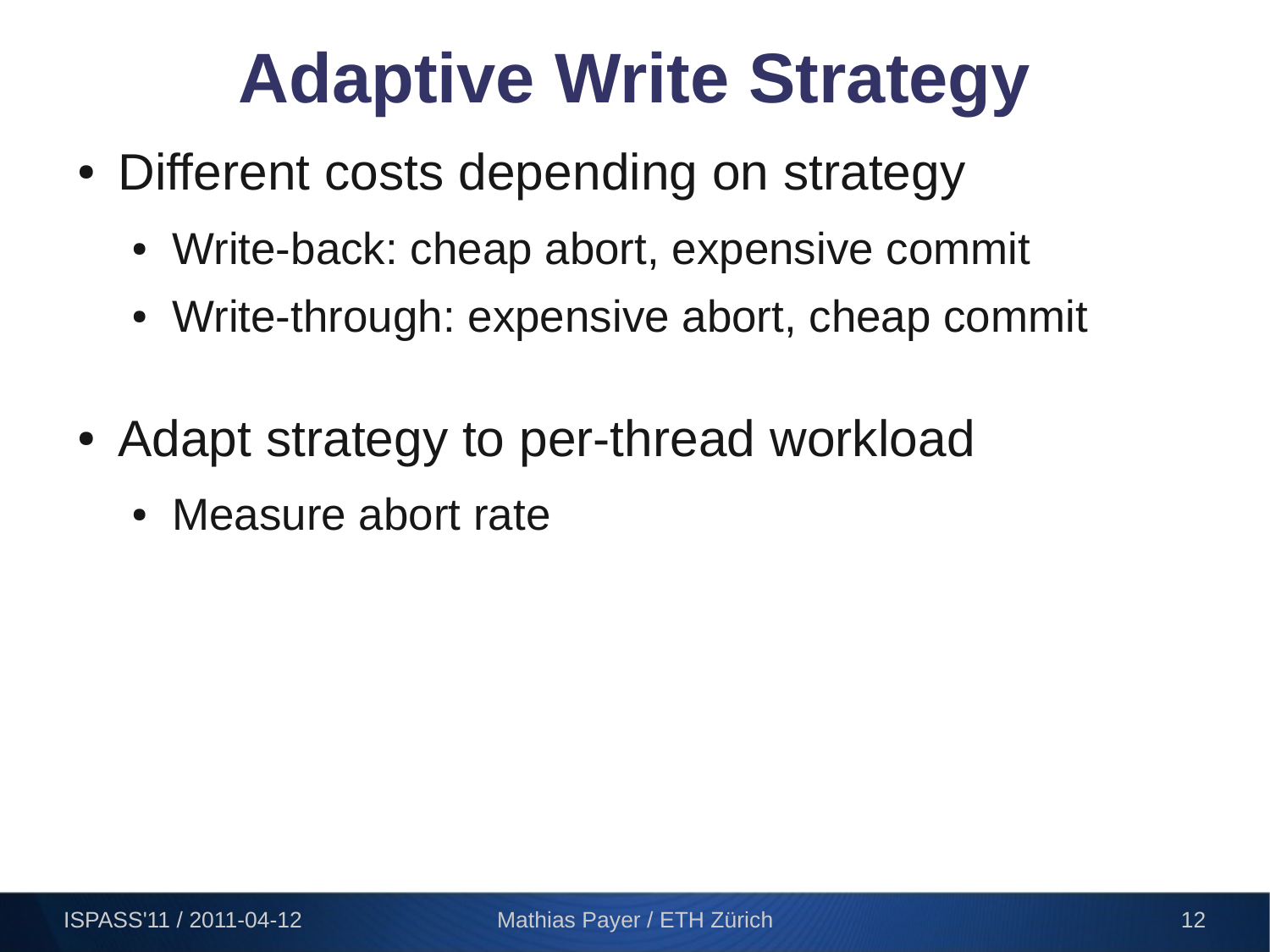# **Adaptive Locality Tuning**

- Different applications have different data access patterns
	- No optimal hash function for all data accesses
- Measure number of hash collisions for threadlocal hash tables
	- Circle through different hash functions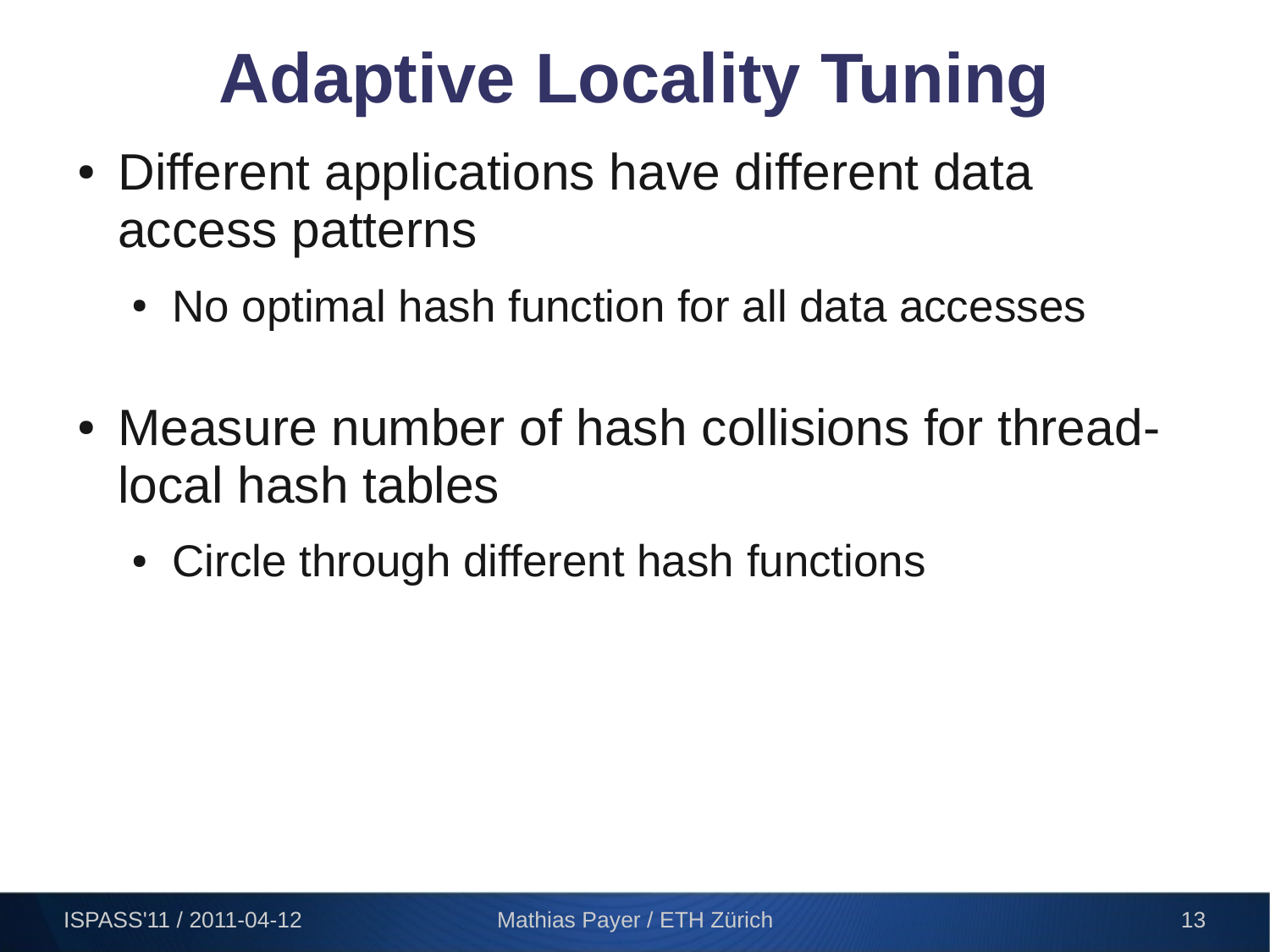# **Adaptive Contention Management**

- No single strategy works in all environments
- Measure contention and implement an adaptive back-off strategy
	- Wait and retry
	- Abort later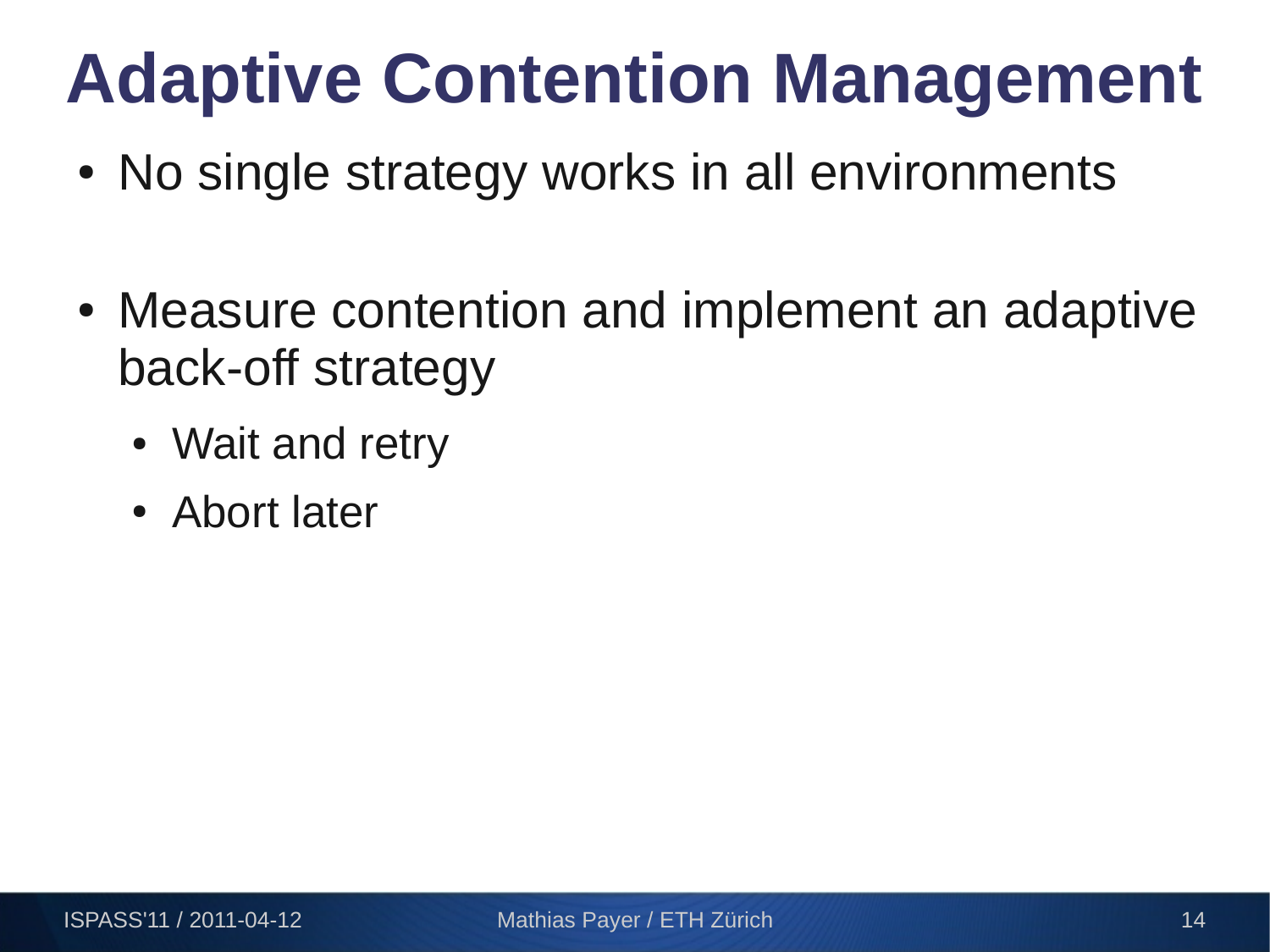### **Local Adaptive STM Parameters (for local hash-table)**

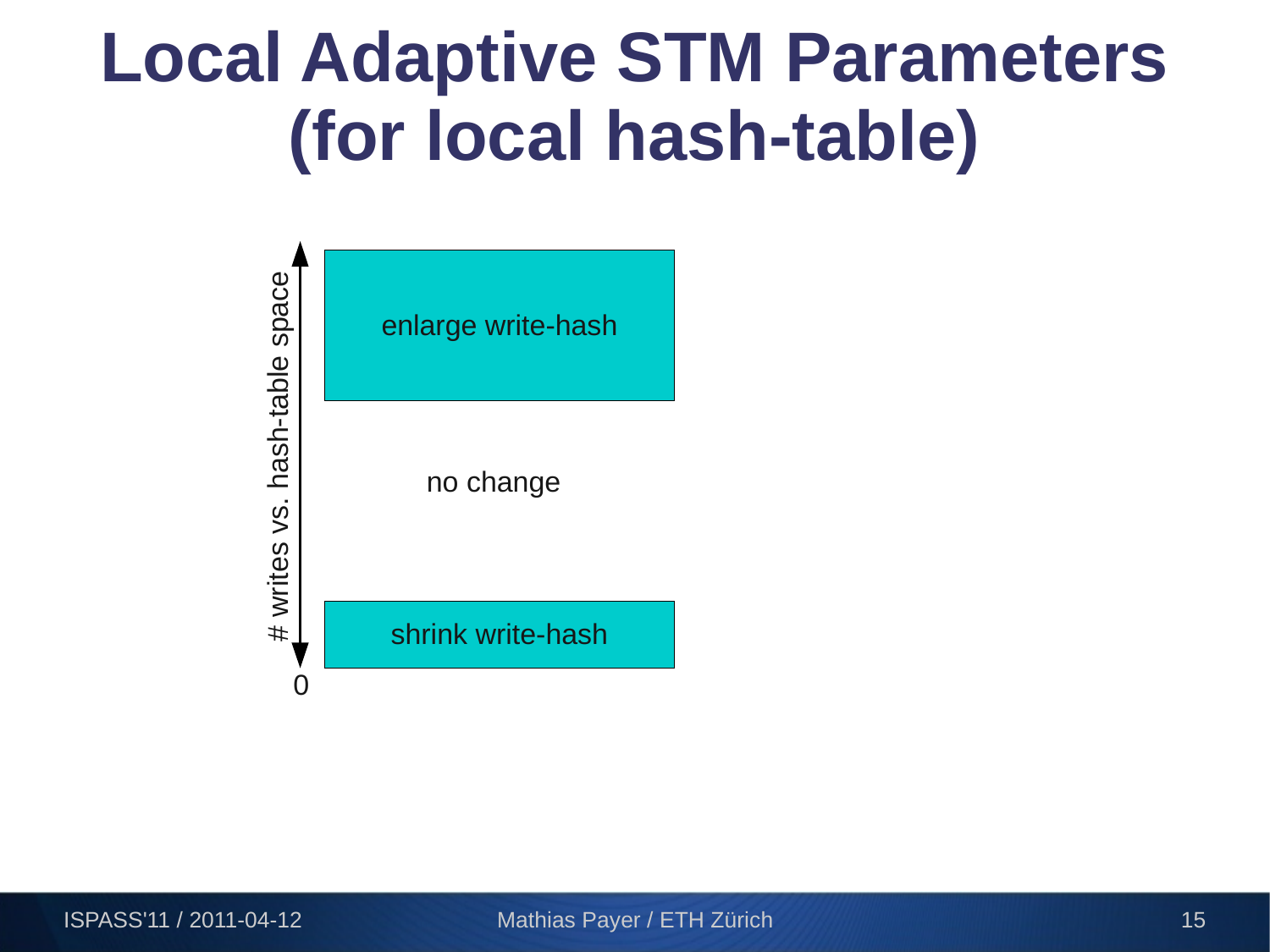### **Local Adaptive STM Parameters (for local hash-table)**





 $\overline{0}$   $\overline{1}$   $\overline{1}$   $\overline{1}$   $\overline{1}$  hash collisions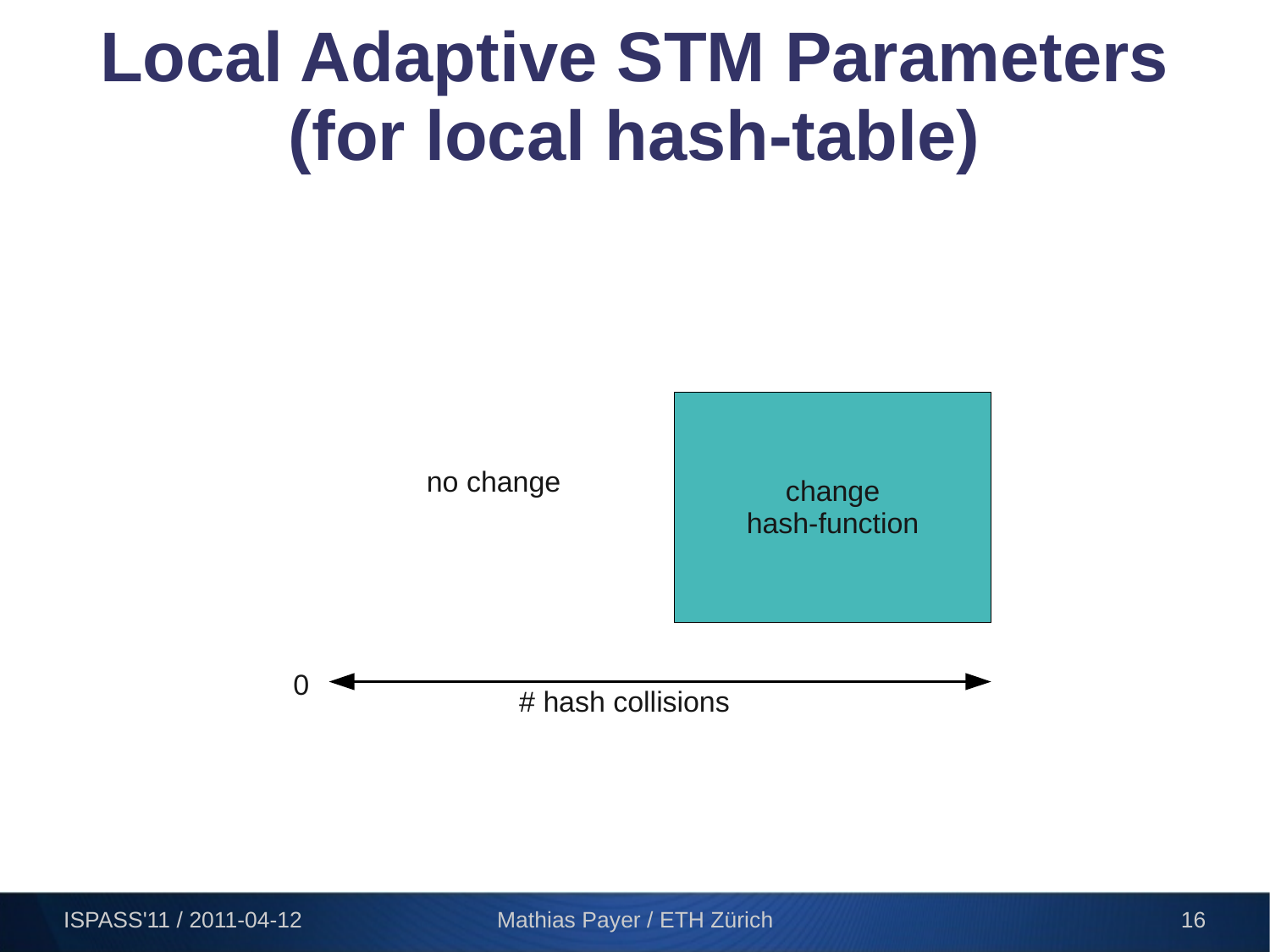### **Local Adaptive STM Parameters (for local hash-table)**

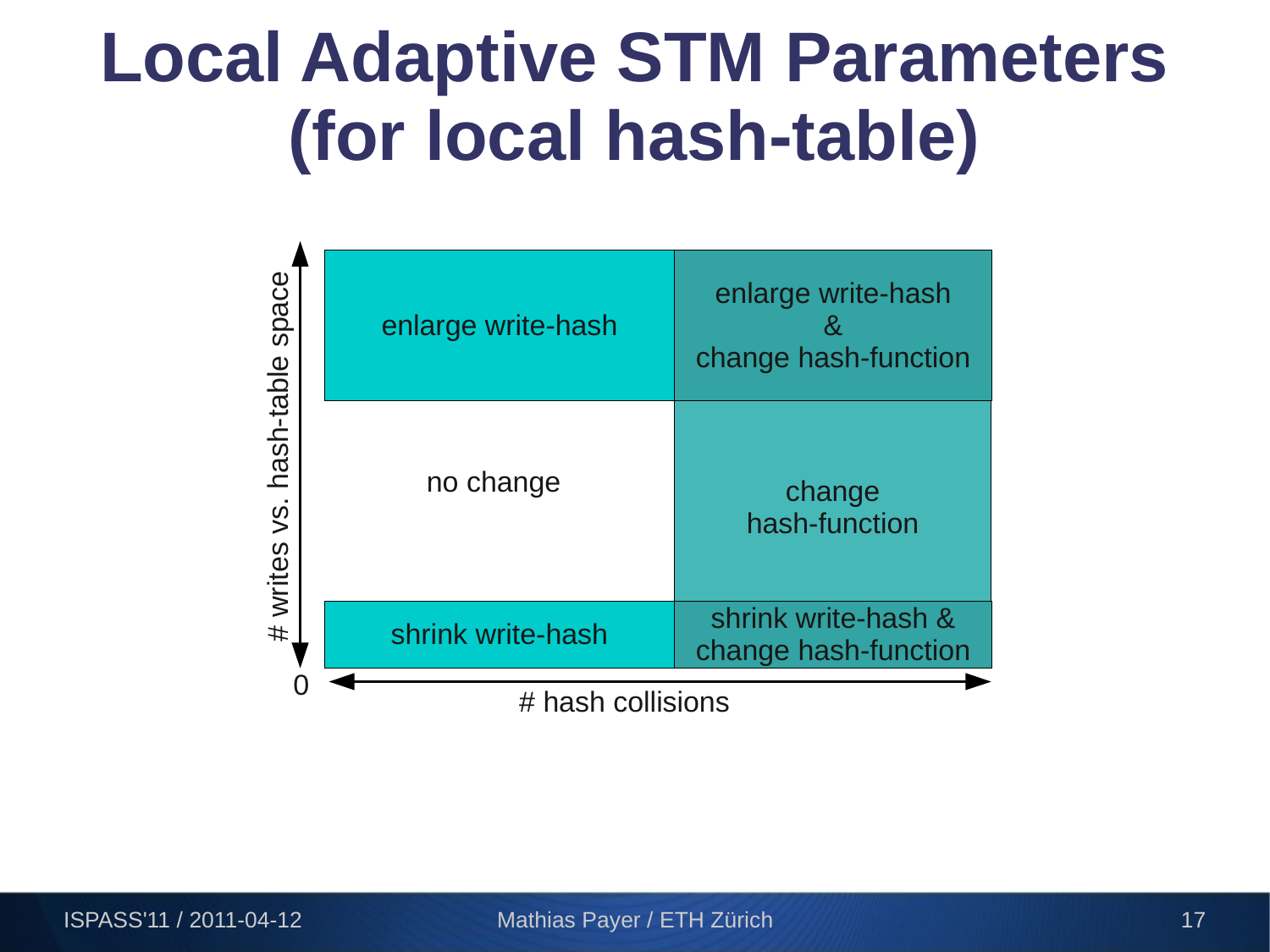# **AdaptSTM**

- Adaptive STM system built on presented features
	- Statically tuned competitive baseline
		- Static global hash function and hash table
	- Mature and stable implementation
	- Different local adaptive parameters
		- Write-set hash function and size of hash table
		- Write-through and write-back write strategy
		- Adaptive contention management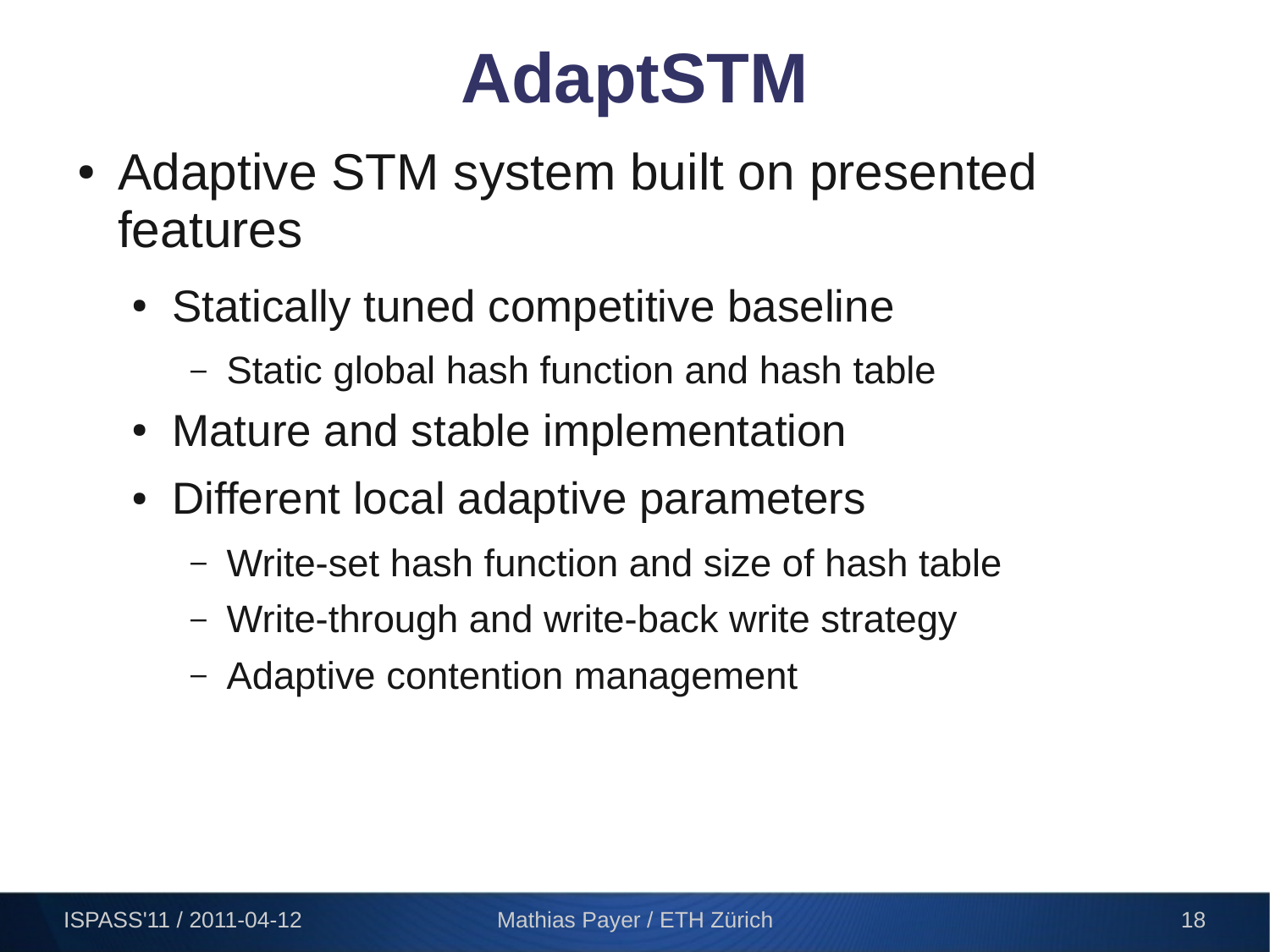#### **Evaluation**

- Benchmark: STAMP 0.9.10
	- ++ configuration (increased workload for kmeans)
- AdaptSTM version 0.5.1
- Intel 4-core Xeon E5520 CPU
	- $\bullet$  8 cores @ 2.27GHz, 12GB RAM
	- 64bit Ubuntu 9.04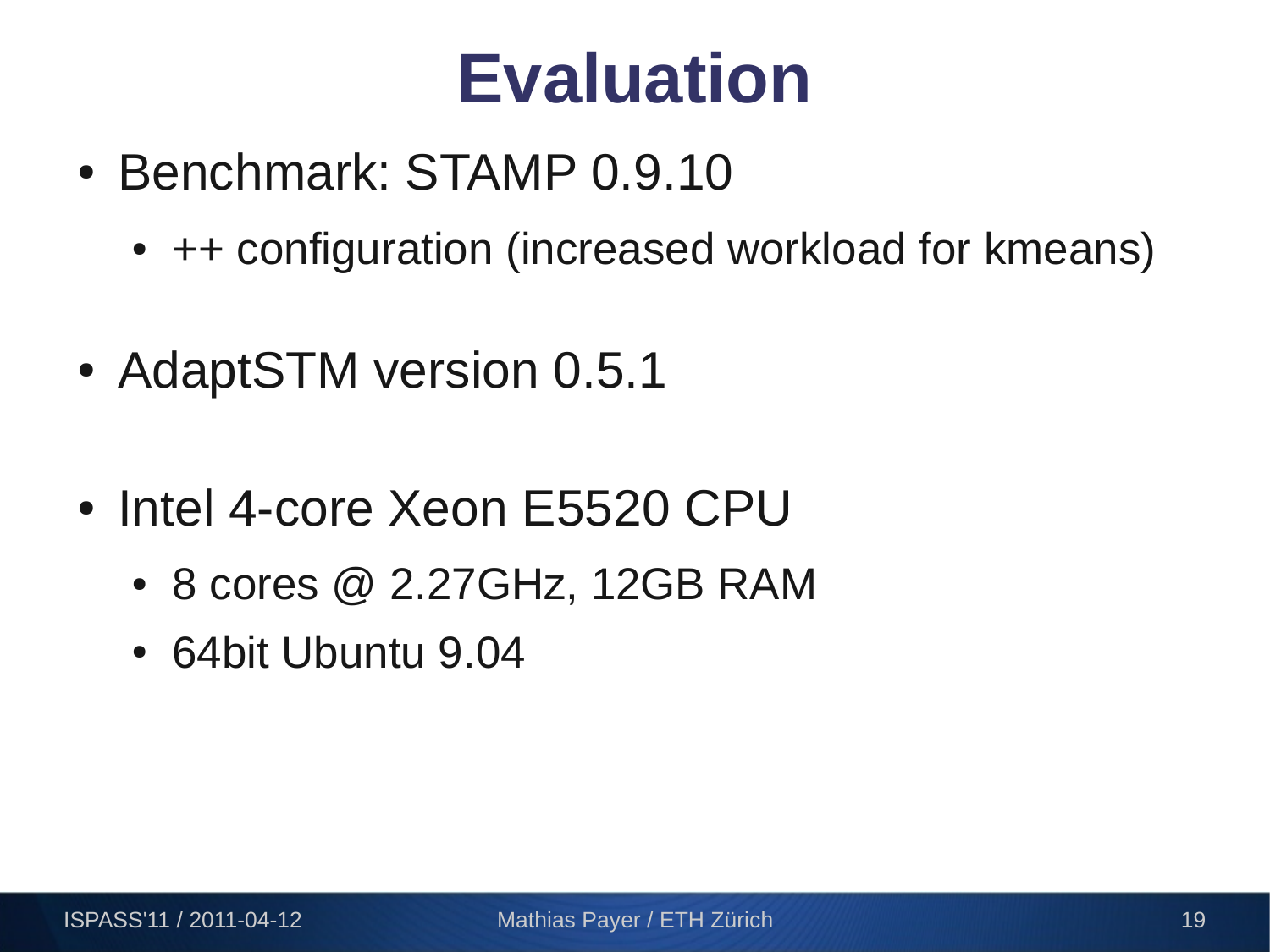### **Evaluation: Global Hash-Table**

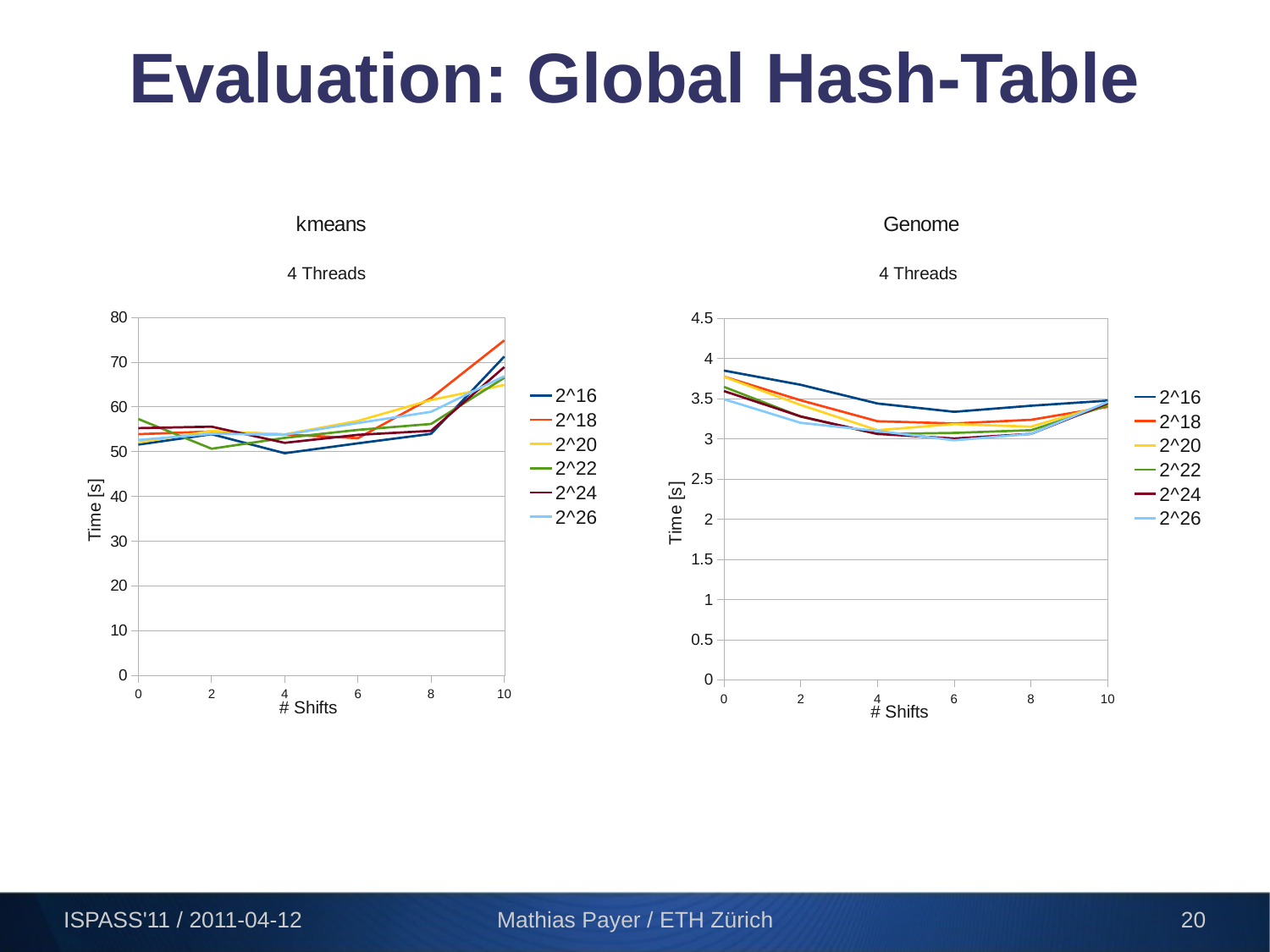- Global optimizations have limited potential
	- Small optimization potential
	- High synchronization cost
	- Reasonable baseline outperforms global optimization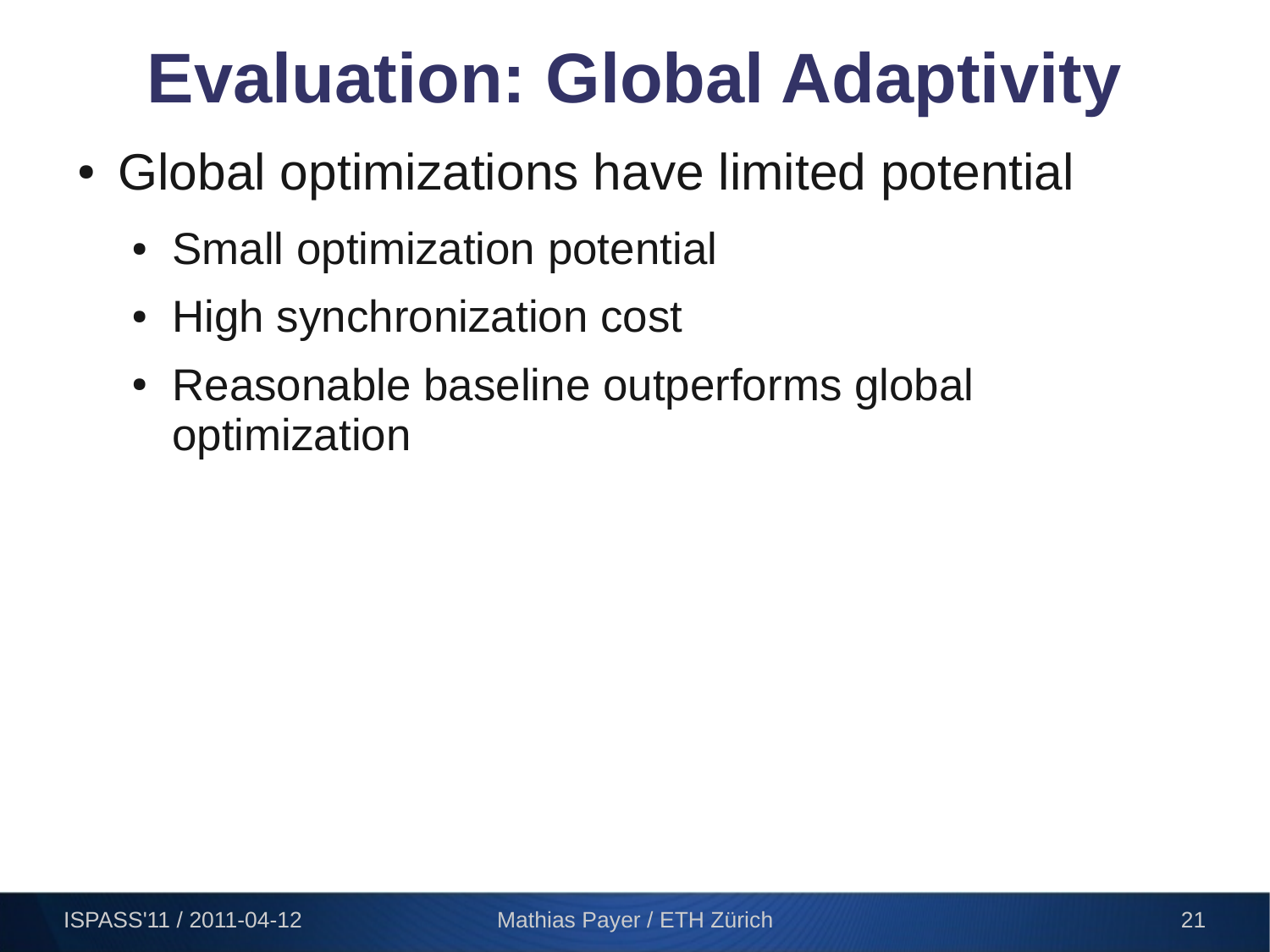- Different configurations:
	- naWB: no adaptivity, use write-back
	- aWBT: adaptivity, adjust write-through / write-back
	- aWWH: aWBT plus an adaptive hash-table for the write-set
	- aWHH: aWWH plus different hash functions
	- aALL: all adaptive parameters plus Bloom filter for write-entries
- Adaptation system starts with best 'average' parameters, improves from there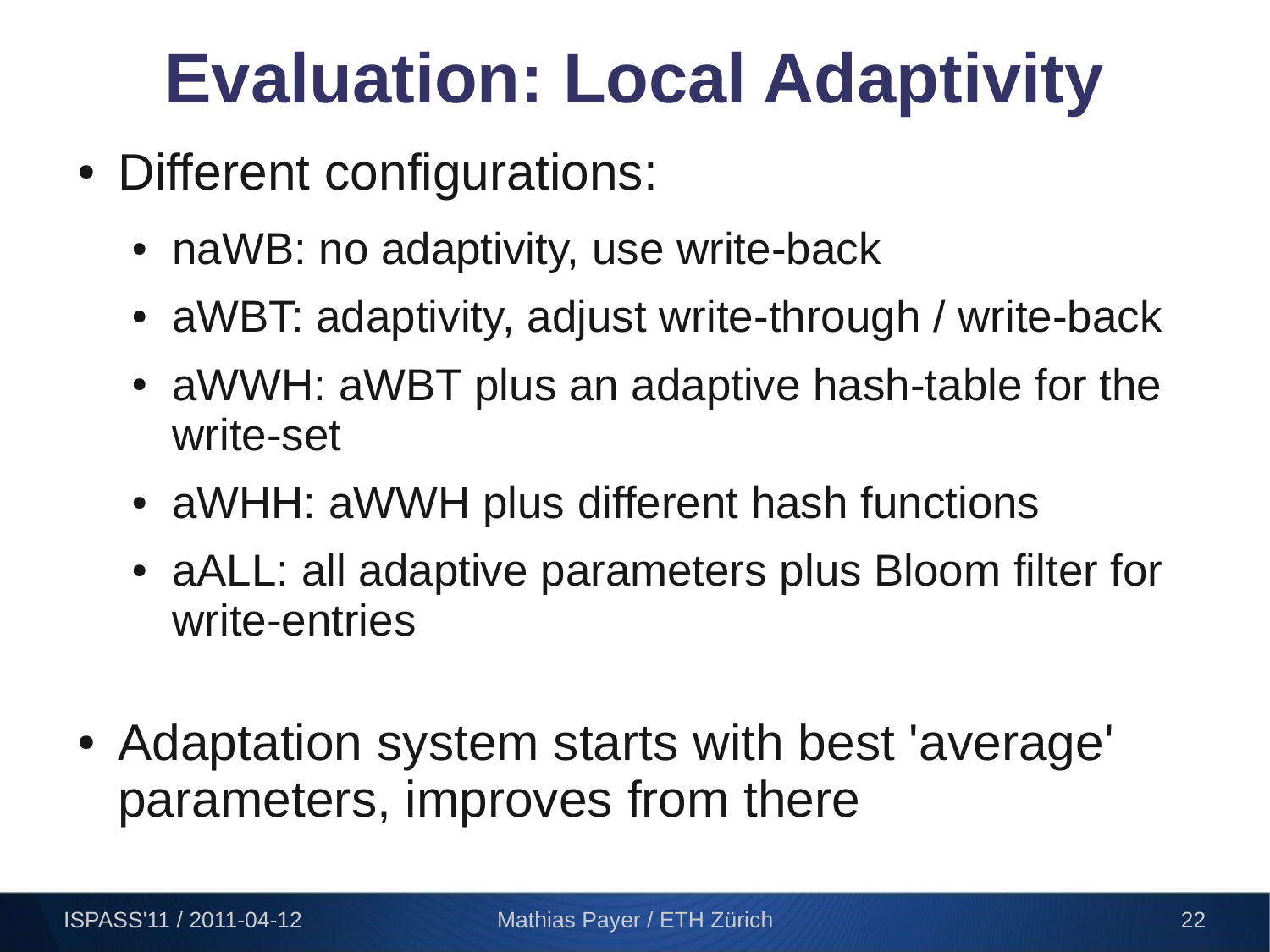

- aWBT: adaptive, write-back/-through
- aWWH: adaptive, write-back/-through, write-hash
- aWHH: adaptive, write-back/-through, write-hash, hash-function
- aALL: adaptive, write-back/-through, write-hash, hash-function, Bloom filter

ISPASS'11 / 2011-04-12 Mathias Payer / ETH Zürich 23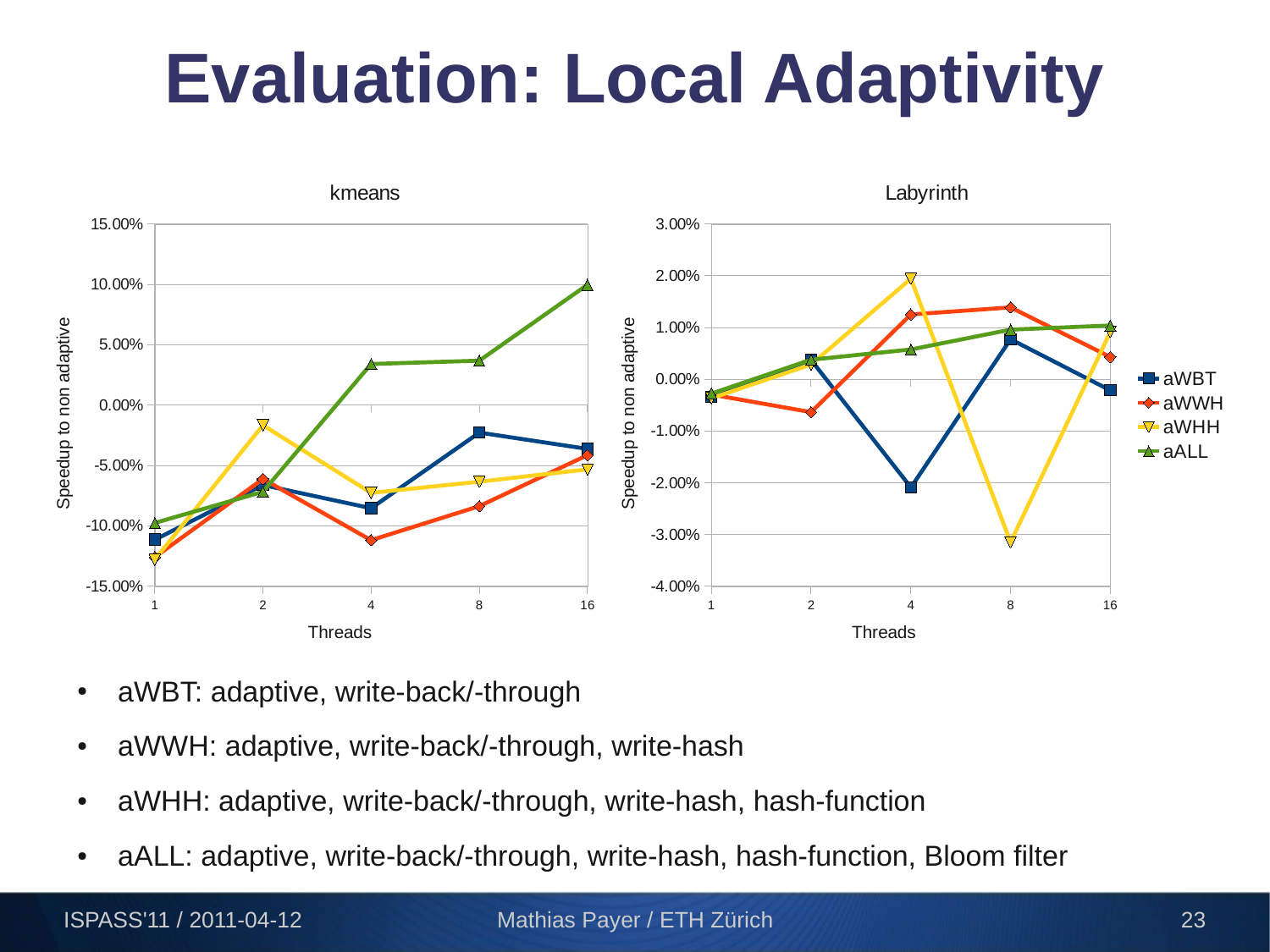

- aWBT: adaptive, write-back/-through
- aWWH: adaptive, write-back/-through, write-hash
- aWHH: adaptive, write-back/-through, write-hash, hash-function
- aALL: adaptive, write-back/-through, write-hash, hash-function, Bloom filter

ISPASS'11 / 2011-04-12 Mathias Payer / ETH Zürich 24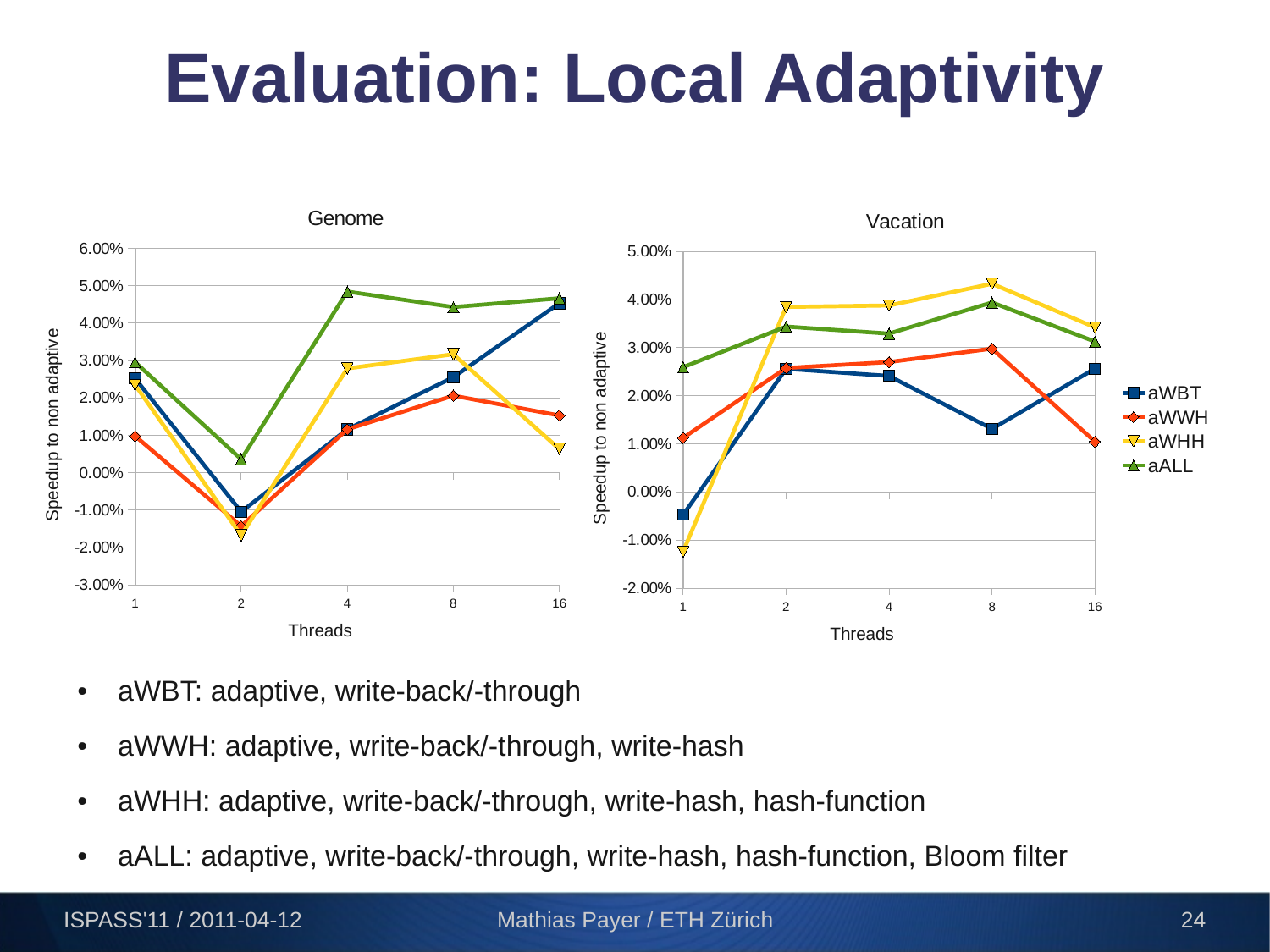- No single optimization works for all benchmarks
- Combination of all options leads to best performance
- Impressive speed-ups for individual benchmarks compared to the globally optimized case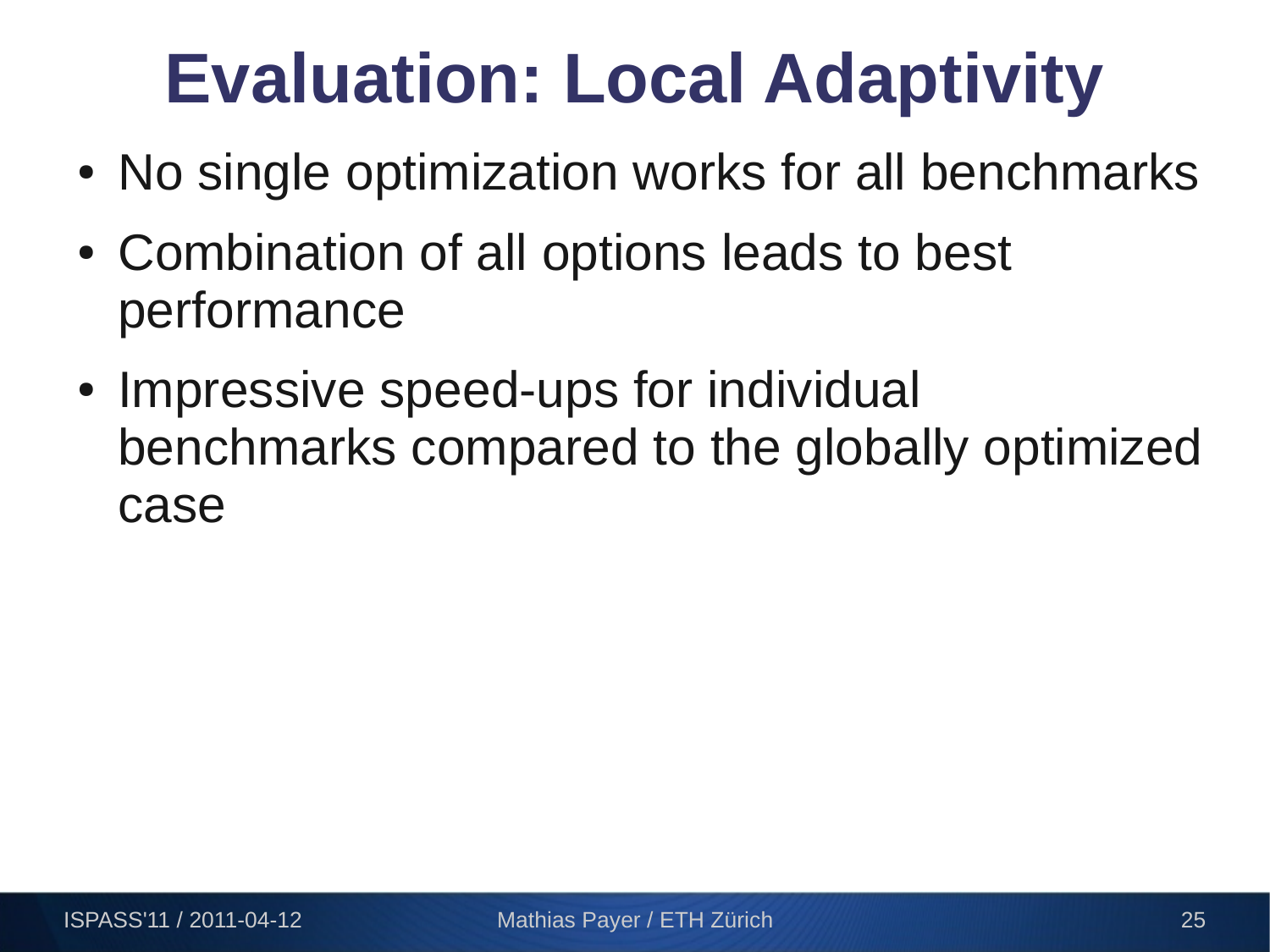### **Related Work**

- TL2 (Dice et al.): baseline STM system
- Different related work on static tuning of global parameters (Harris, Dice, Ennals, Felber)
	- Crucial for efficient baseline
- TinySTM (Felber et al.): adapts size and hash function of global locking table
- ASTM (Marathe et. al.): adapts lazy-eager locking strategies and different meta-formats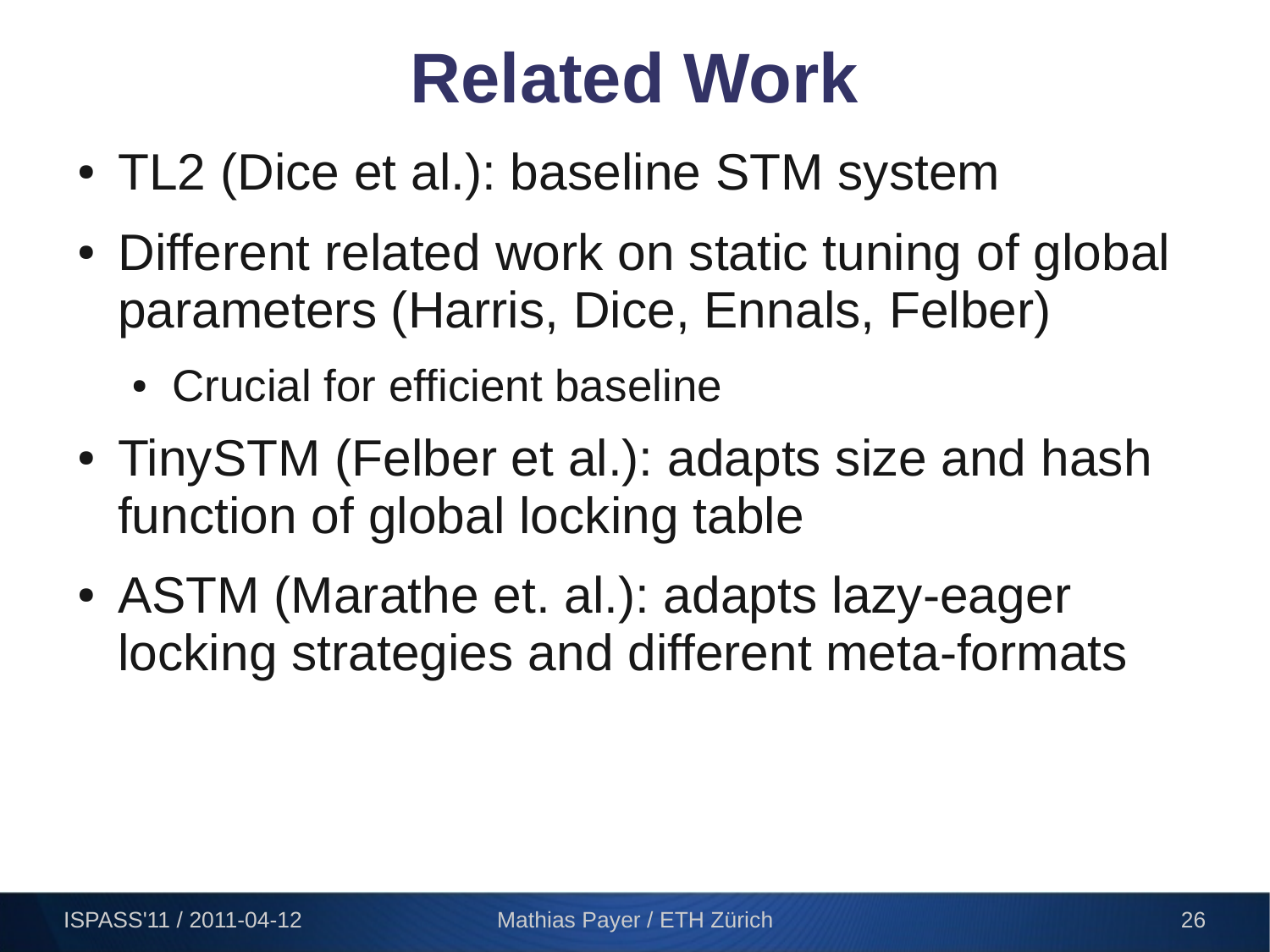### **Conclusions**

- Adaptivity in STM is important for good performance
	- Speedups up to 10% possible
- Global optimization are limited
	- Low potential, high synchronization cost
- Local optimizations tune thread-local parameters
	- High correlation with workload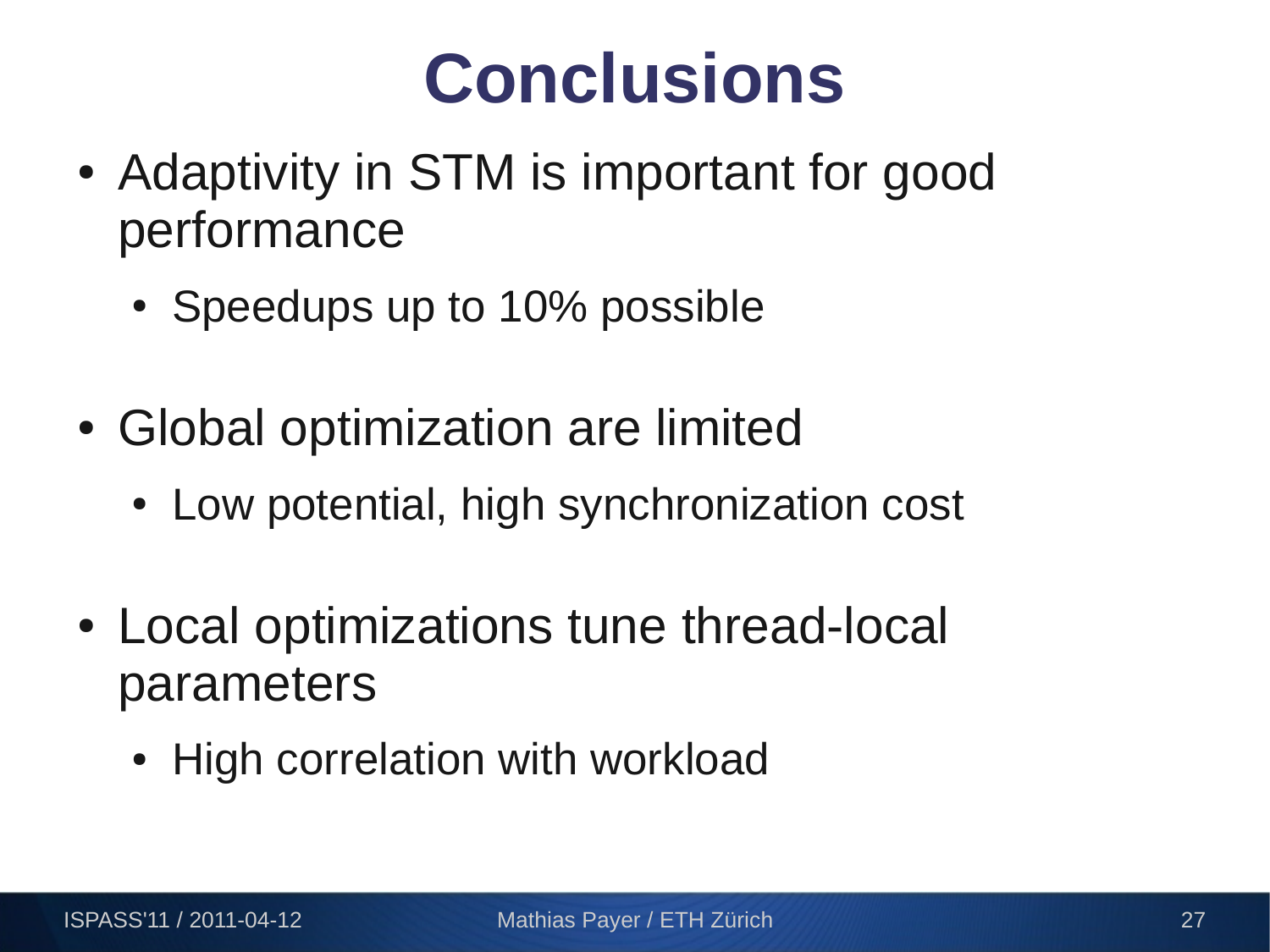#### **Questions**



- Contact: [mathias.payer@nebelwelt.net](mailto:mathias.payer@nebelwelt.net)
- Source: <http://nebelwelt.net/projects/adaptSTM/>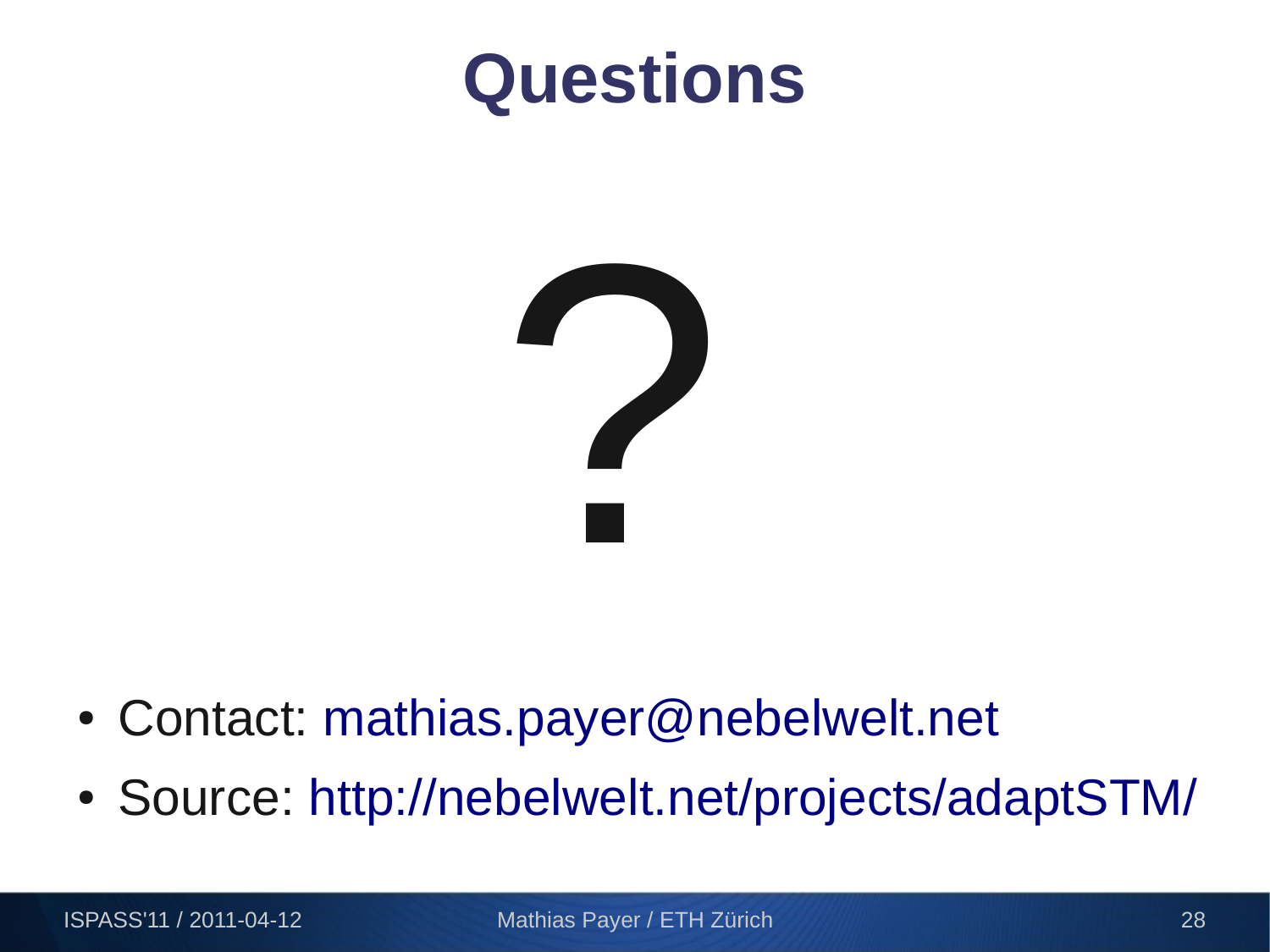#### **Evaluation: Global Hash-Table**

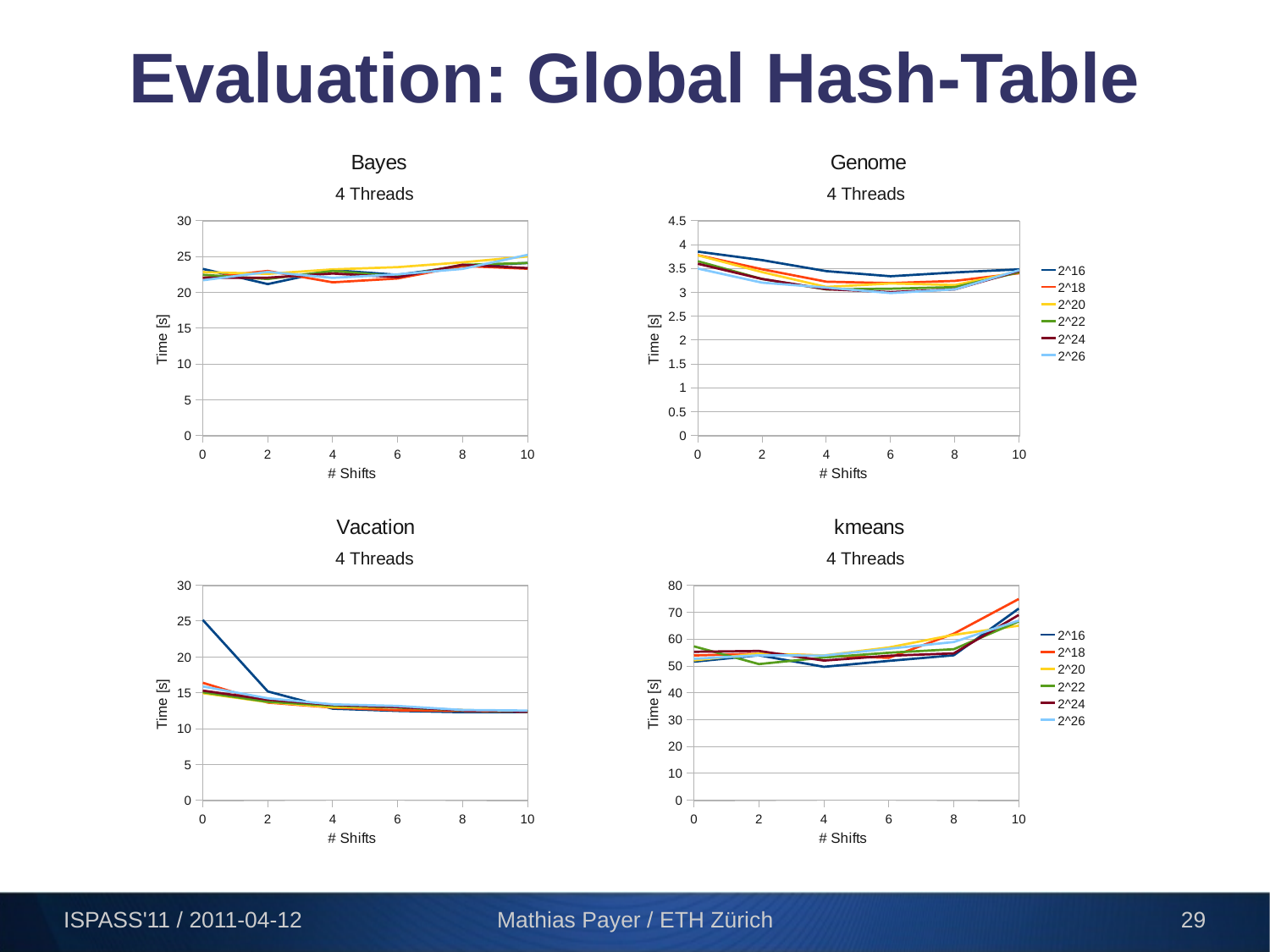#### **Evaluation: Global Hash-Table**

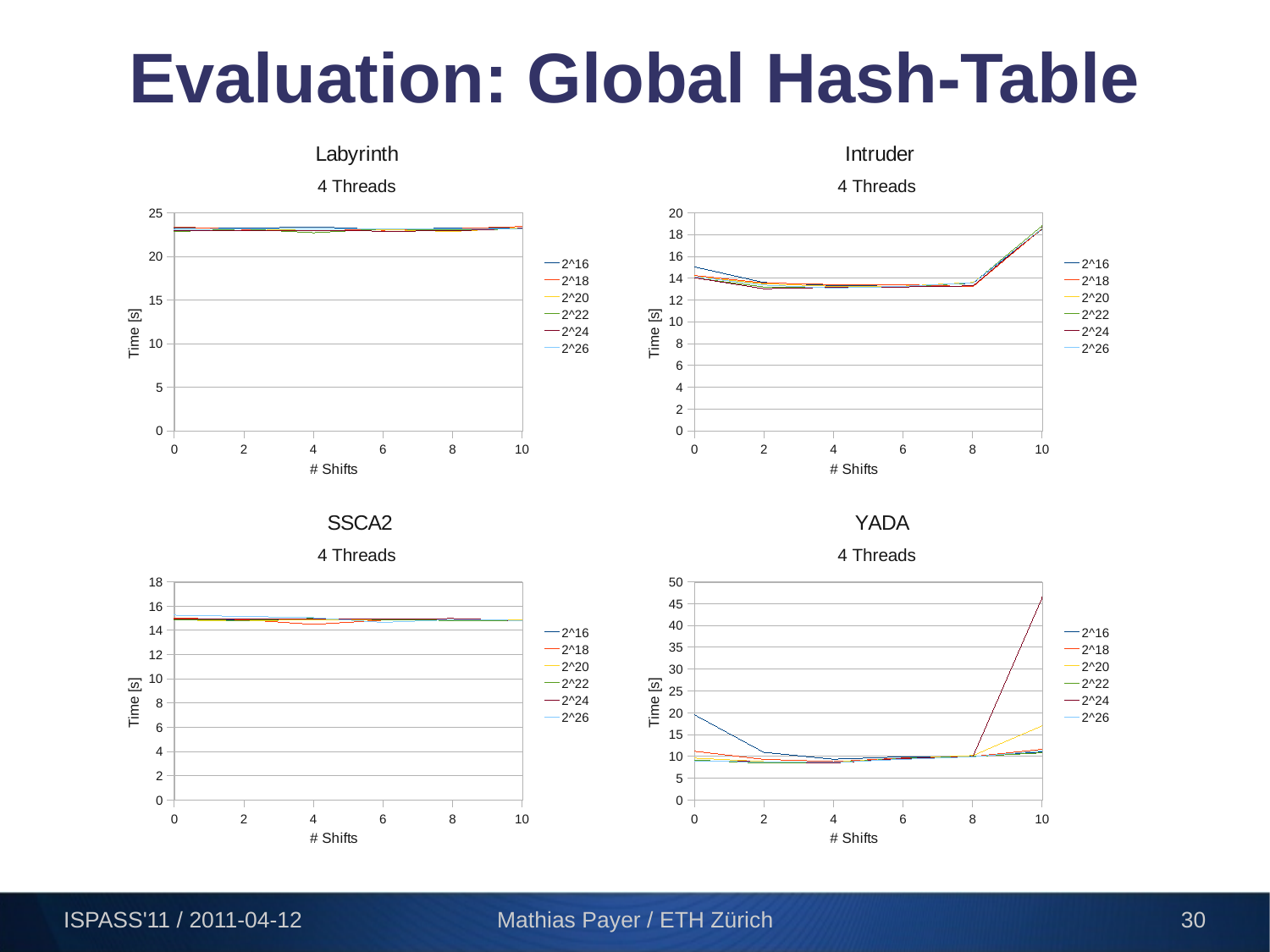#### **STM Comparison**



ISPASS'11 / 2011-04-12 Mathias Payer / ETH Zürich 31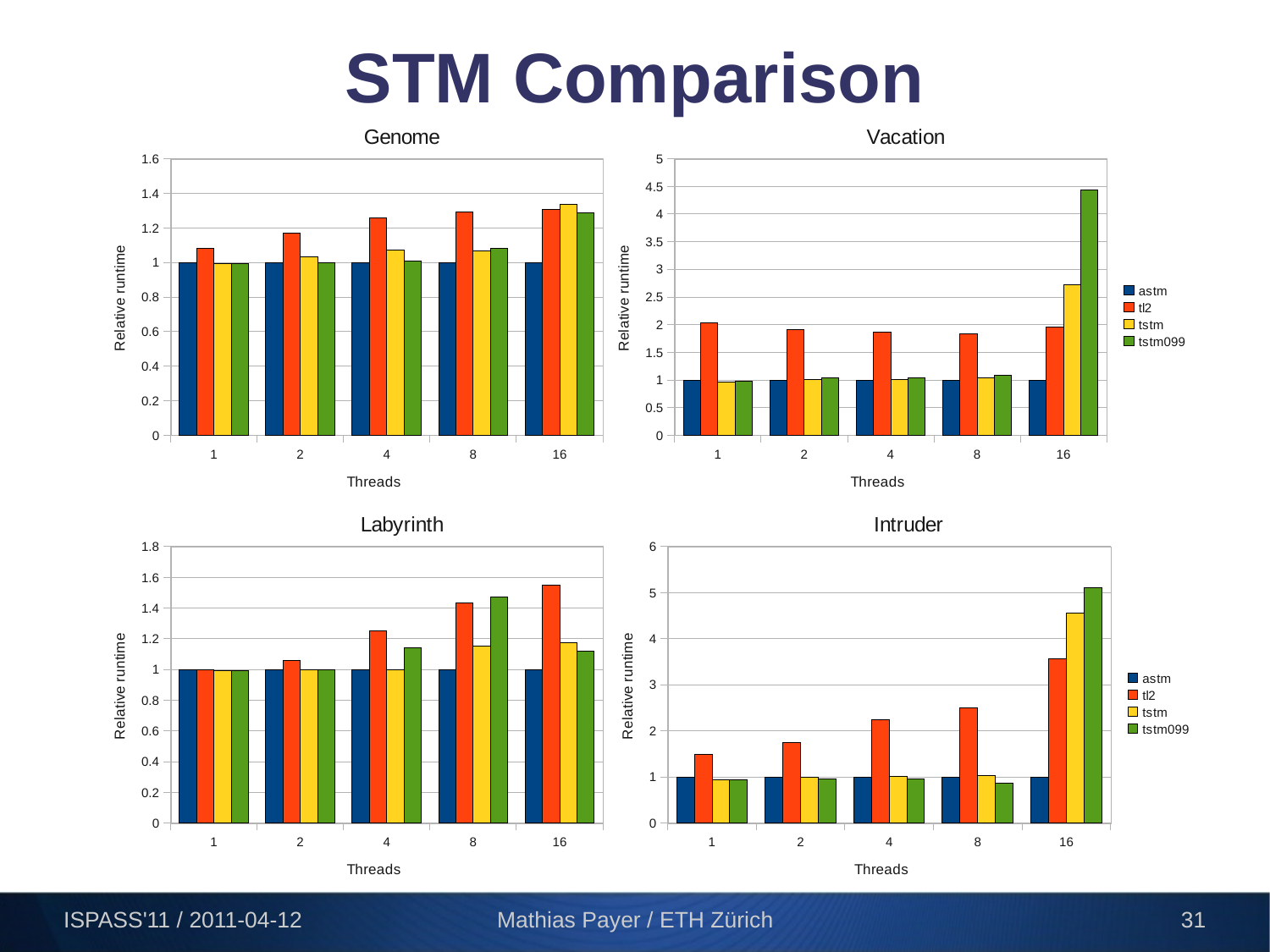